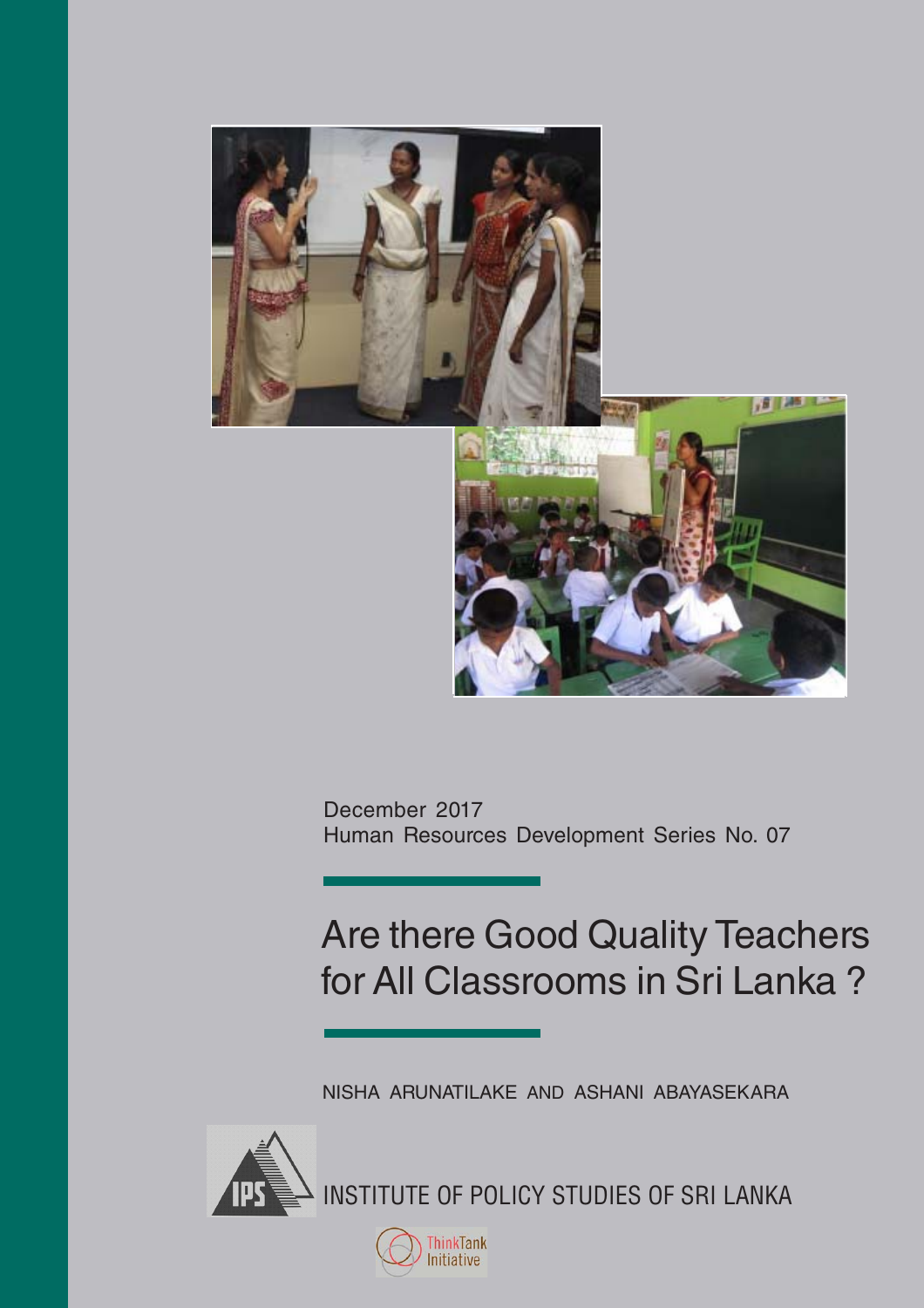

**Nisha Arunatilake** is a Research Fellow at IPS and an Economist with over 16 years of research experience. Her research and publications have covered especially the areas of education, labour, employment health, public finance and social protection.

She has been a consultant to the World Bank; United Nations Development Programme (UNDP); Asian Development Bank (ADB); Asian Development Bank Institute (ADBI); International Labour Organization (ILO), in numerous research studies. She was the lead author of the second National Human Development Report (2012) for Sri Lanka.

She holds a BSc in Computer Science and Mathematics with summa cum laude from the University of the South, USA and an MA and PhD in Economics from Duke University, USA. nisha@ips.lk



**Ashani Abayasekara** is a Research Officer at IPS and an Economist with research interests in labour economics, economics of education, development economics, and micro econometrics. She holds a BA in Economics with First Class Honours from the University of Peradeniya and a Masters in International and Development Economics from the Australian National University (ANU). ashani@ips.lk

Please address orders to: Institute of Policy Studies of Sri Lanka 100/20, Independence Avenue, Colombo 7, Sri Lanka Tel: +94 11 2143100 Fax: +94 11 2665065 Email: ips@ips.lk Website: www.ips.lk Blog 'Talking Economics': www.ips.lk/talkingeconomics Twitter: @TalkEconomicsSL Facebook: www.facebook.com/instituteofpolicystudies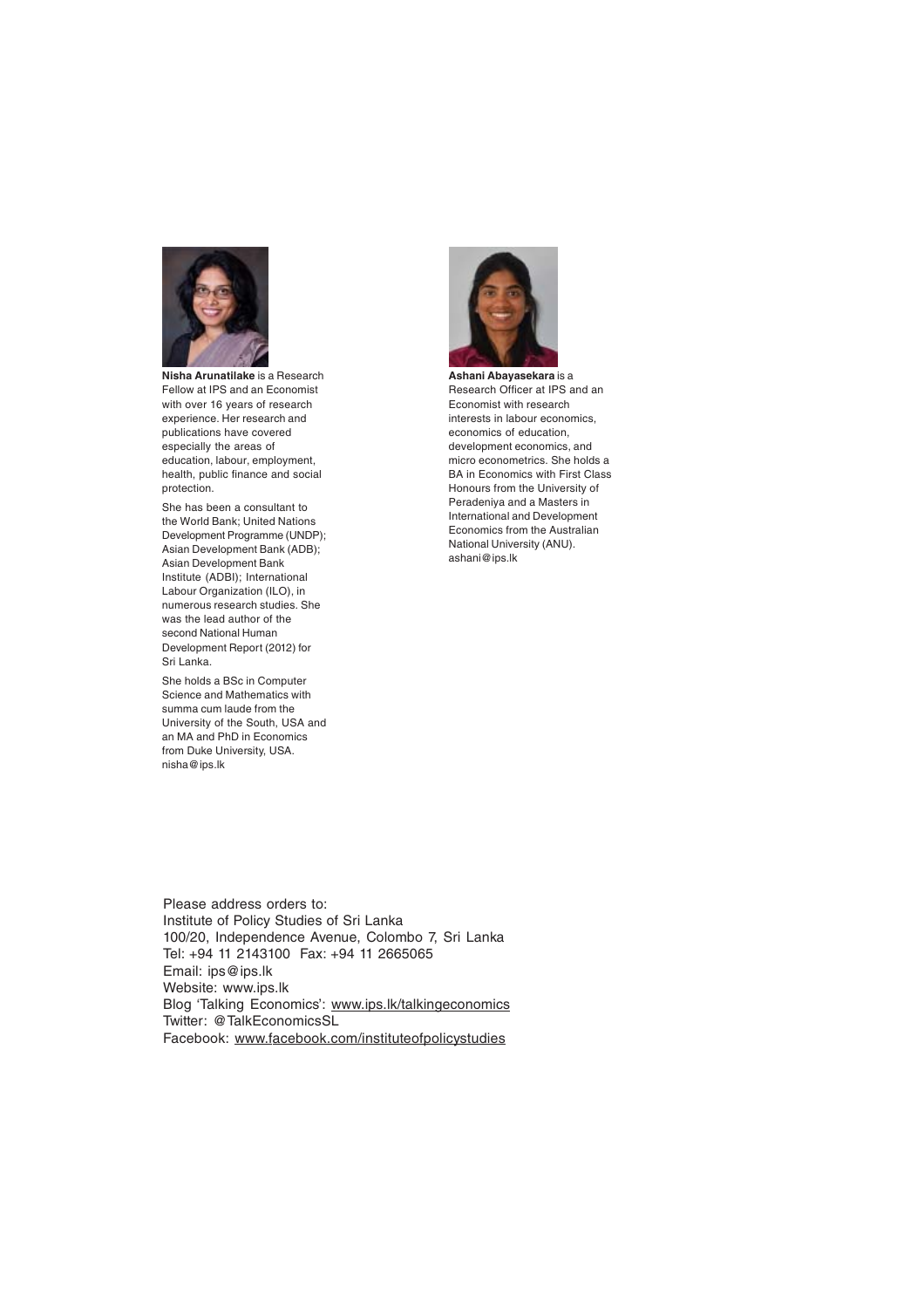

## INSTITUTE OF POLICY STUDIES OF SRI LANKA

Human Resources Development Series

**Contract Contract** 



Are there Good Quality Teachers for All Classrooms in Sri Lanka ?

NISHA ARUNATILAKE AND ASHANI ABAYASEKARA

**Contract Contract**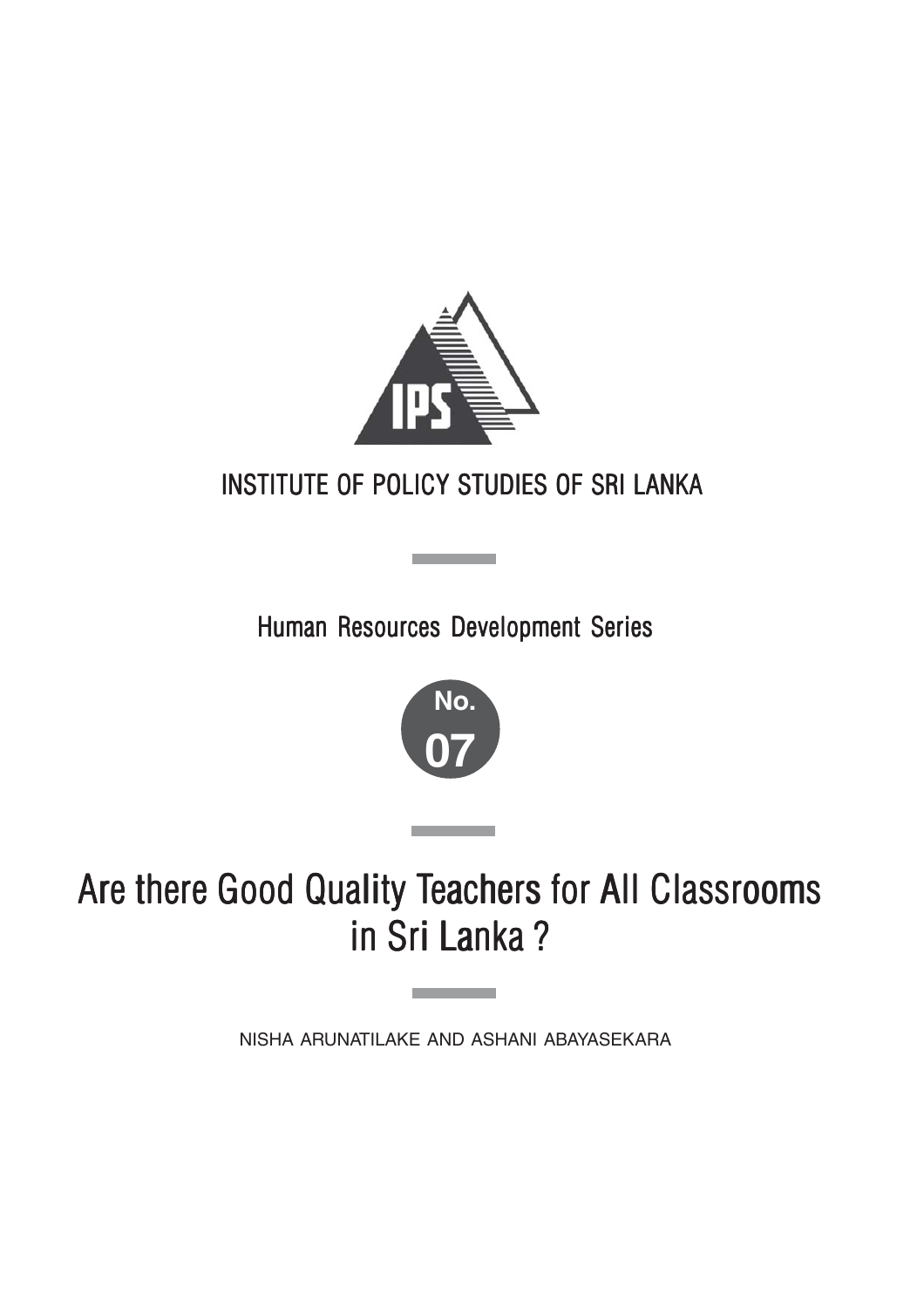# Table of Contents

| LIST OF TABLES & LIST OF FIGURES<br><b>ABBREVIATIONS</b><br>ACKNOWLEDGEMENTS<br>ABSTRACT | $\left  {}\right $<br>$\mathbb{I}$<br>$\mathsf{IV}$<br>V |
|------------------------------------------------------------------------------------------|----------------------------------------------------------|
| 1 Introduction                                                                           | 1                                                        |
| 2 School System, Teacher Training and Teacher Recruitment                                | $\overline{c}$                                           |
| 2.1 Categorization of Schools                                                            | $\overline{c}$                                           |
| 2.1.1 National and Provincial Schools                                                    | $\overline{c}$                                           |
| 2.1.2 School Types                                                                       | 2                                                        |
| 2.1.3 School Status                                                                      | $\overline{c}$                                           |
| 2.2 Teacher Training                                                                     | 3                                                        |
| 2.3 Teacher Recruitment                                                                  | 4                                                        |
| 3 Data and Methodology                                                                   | 5                                                        |
| 3.1 Data                                                                                 | 5                                                        |
| 3.2 Methodology                                                                          | 5                                                        |
| 3.2.1 Determining Teacher Availability for Different Subjects                            | 5                                                        |
| 3.2.2 Are Recruitments of Teachers to the Public Service Carried out Systematically?     | $\overline{7}$                                           |
| 3.2.3 Distribution of Public Expenditure on Teacher Salaries Across Schools              | 7                                                        |
| 4 Results                                                                                | 7                                                        |
| 4.1 Descriptive Statistics of Data                                                       | 7                                                        |
| 4.2 Is there a Deficit of Teachers in Sri Lanka?                                         | 8                                                        |
| 4.2.1 Are there Adequate Teachers at the National Level?                                 | 8                                                        |
| 4.2.2 Are there Adequate Teachers in All Provinces?                                      | 9                                                        |
| 4.2.3 Are there Adequate Teachers is All School Types?                                   | 10                                                       |
| 4.2.4 Are there Adequate Teachers in Schools with Different Congeniality Levels?         | 12                                                       |
| 4.3 Trends in Teacher Recruitments                                                       | 13                                                       |
| 4.3.1 General Trends in Teacher Recruitments                                             | 13                                                       |
| 4.3.2 What Proportion of Recruited Teachers is In-field?                                 | 14                                                       |
| 4.4 Distribution of Public Expenditure on Teacher Salaries                               | 15                                                       |
| 5 Conclusion and Policy Implications                                                     | 16                                                       |
| 5.1 Conclusions                                                                          | 16                                                       |
| 5.2 Policy Implications                                                                  | 17                                                       |

i i se na matematika na matematika na matematika na matematika na matematika na matematika na matematika na ma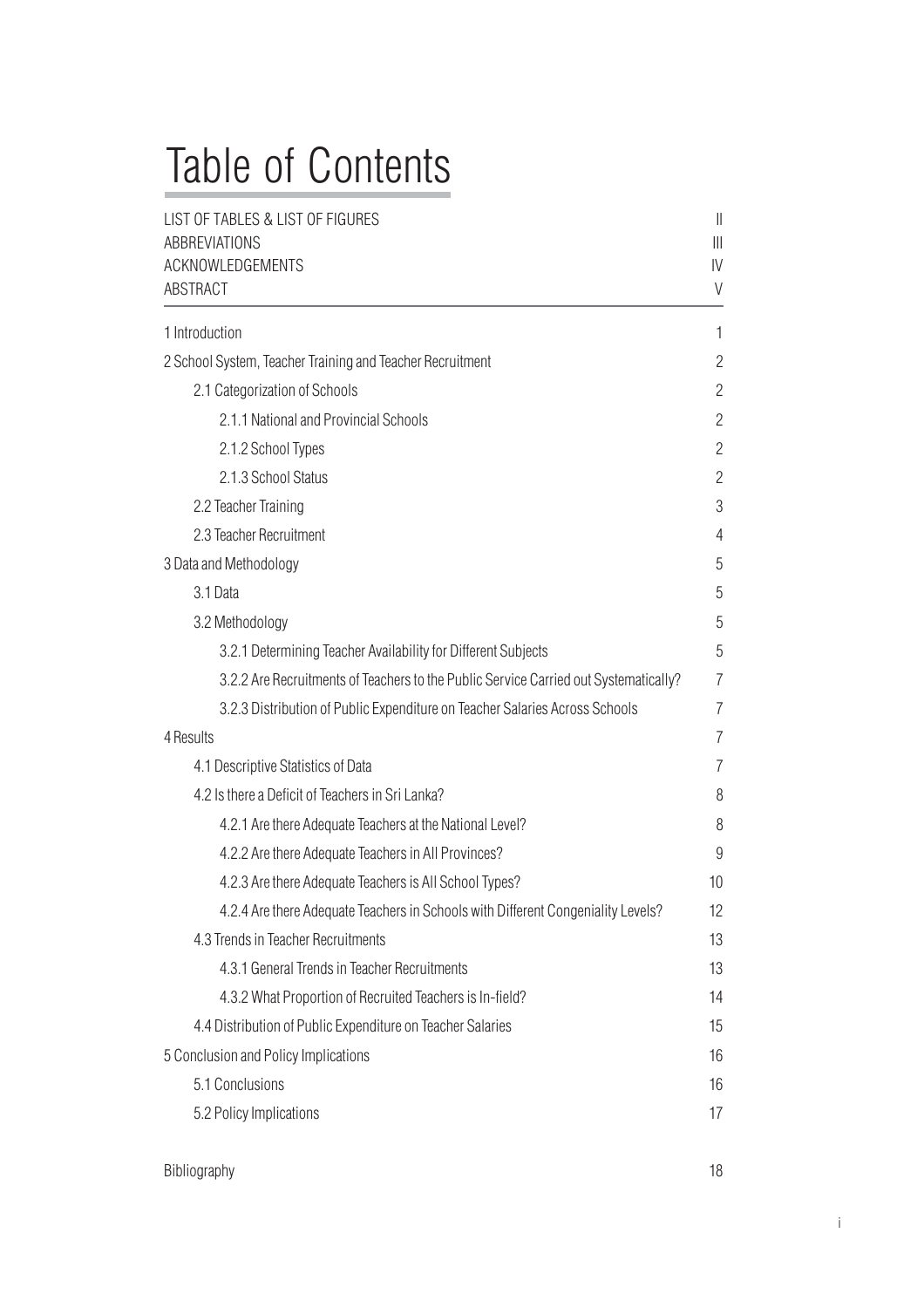#### **List of Tables**

| Table 1: Teacher Career Paths                                        |  |
|----------------------------------------------------------------------|--|
| Table 2: Distribution of Secondary Schools, by Province, School Type |  |
| and School Status in 2016                                            |  |

### **List of Figures**

|           | Figure 1: Share of Science, Mathematics and English Teachers, by Subject<br>Competency (i.e., in-field) and Experience | 9               |
|-----------|------------------------------------------------------------------------------------------------------------------------|-----------------|
|           | Figure 2: Difference between the Existing and Recommended Number of Teachers                                           | 9               |
| Figure 3: | Difference between the Mostly-taught and Recommended Number of<br>Teachers, by Province                                | 10 <sup>°</sup> |
| Figure 4: | Difference between the In-field and Recommended Number of Teachers,<br>by Province                                     | 10 <sup>°</sup> |
|           | Figure 5: Difference between the In-field and Experienced and 80% of Recommended<br>Number of Teachers, by Province    | 11              |
|           | Figure 6: Difference between the Available and Recommended Number of<br>Teachers, by School Type                       | 11              |
|           | Figure 7: Difference between the Available and Recommended Number of<br>Teachers, by School Status                     | 12              |
|           | Figure 8: Distribution of Teachers by Years of Experience                                                              | 13              |
|           | Figure 9: Distribution of Teachers by Age                                                                              | 13              |
|           | Figure 10: Distribution of Teachers by Experience and Grade                                                            | 14              |
|           | Figure 11: Distribution of Teachers by Experience and Subject Knowledge                                                | 14              |
|           | Figure 12: Distribution of Teacher Salaries across Students Attending Schools<br>with Different Congeniality Statuses  | 15              |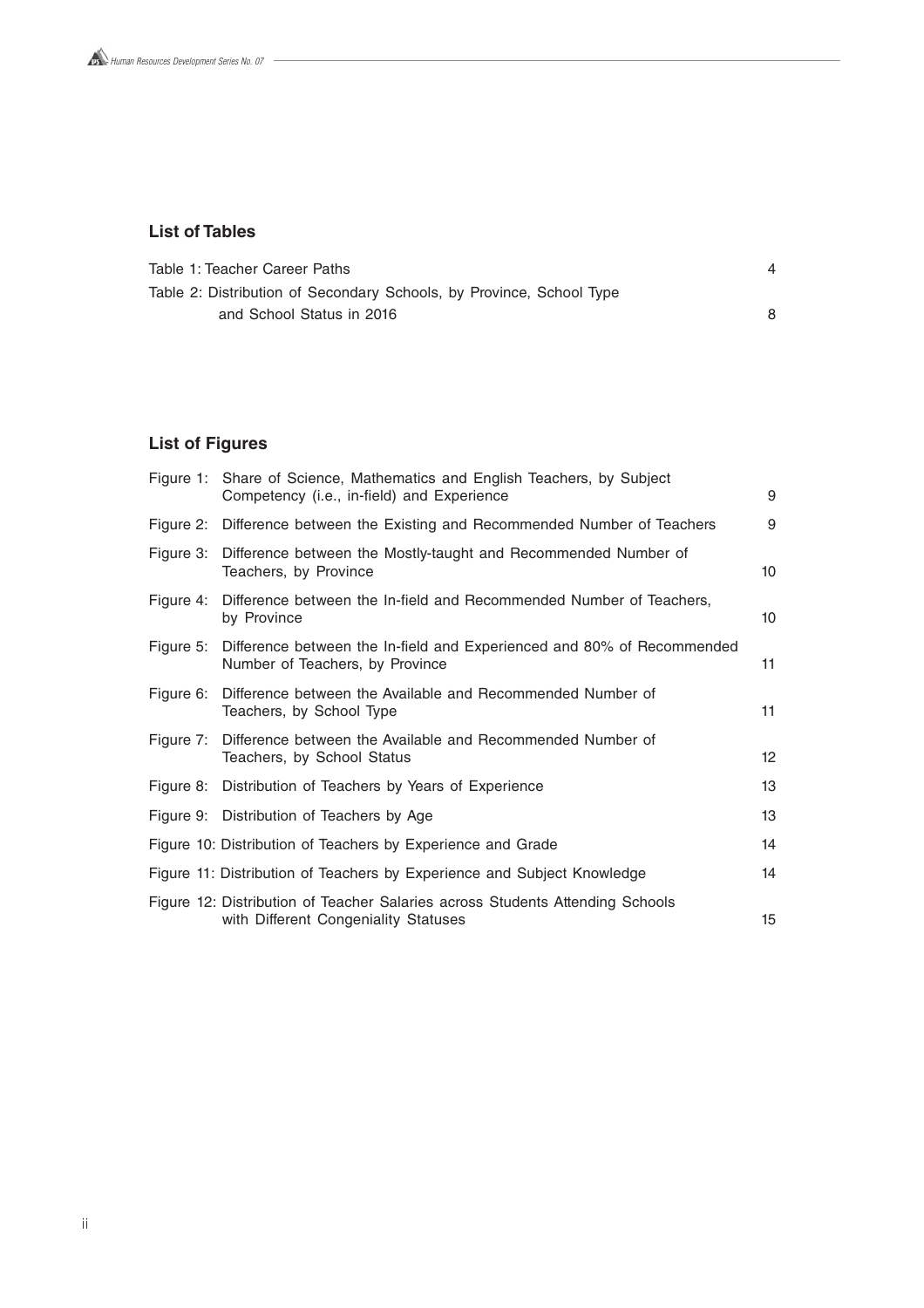#### **Abbreviations**

| BEd | Bachelor of Education |  |
|-----|-----------------------|--|
|-----|-----------------------|--|

- NDT National Diploma in Teaching
- NIE National Institute of Education
- MOE Ministry of Education of Sri Lanka
- NCEs National Colleges of Education
- PDOEs Provincial Departments of Education
- G.C.E. O-levels (General Certificate in Education, Ordinary Level)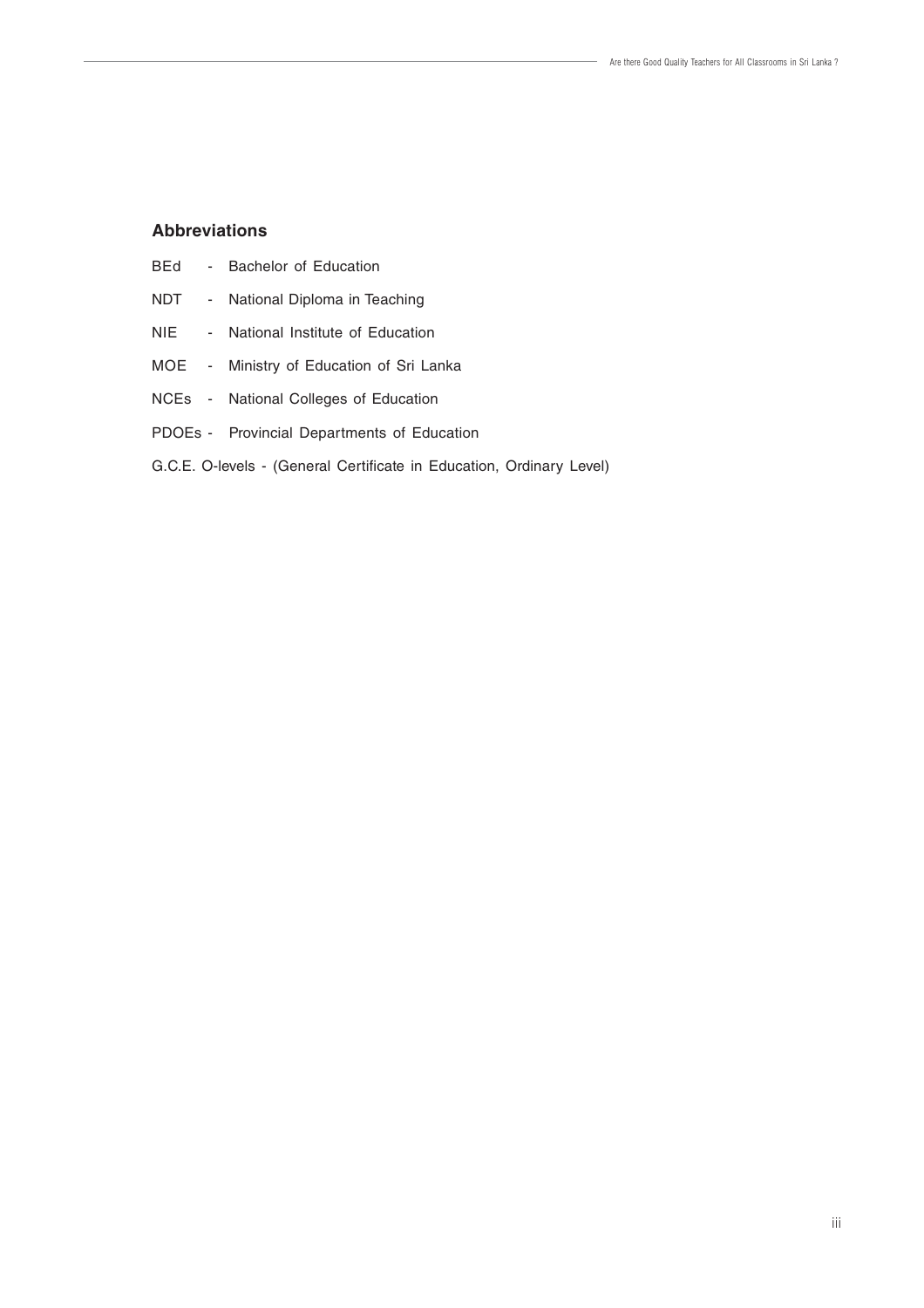## Acknowledgements

We thank the Ministry of Education of Sri Lanka for providing School Census data for this study. The contribution of Nayomi Jayakody in formatting the paper, and Gayendri Karunaratne in providing editorial support, is gratefully acknowledged. Funding was received from the International Development Research Centre (IDRC) through its Think Tank Initiative (TTI).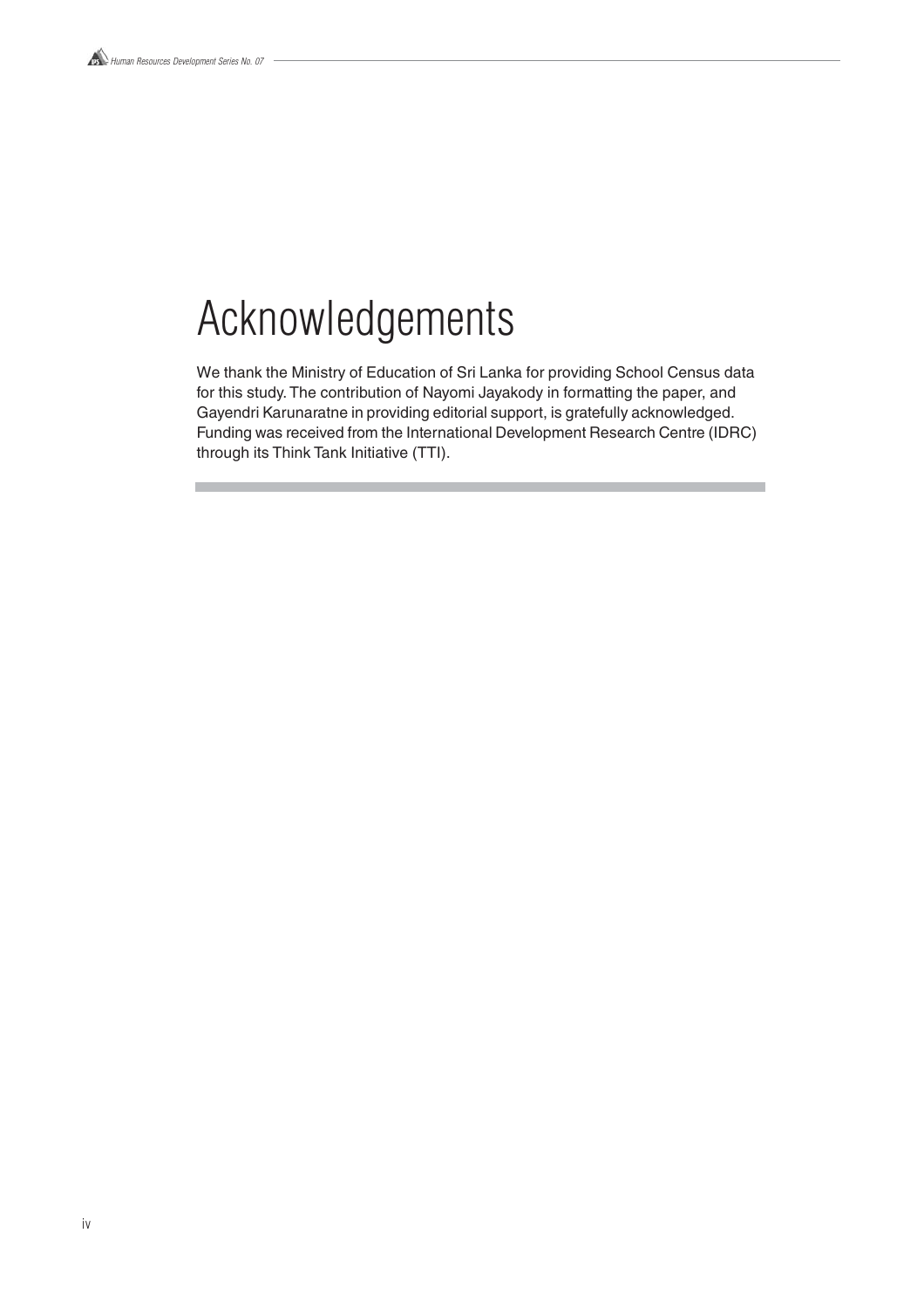## Abstract

Highly qualified teachers in all classrooms are necessary for implementing education reforms aimed at modernising and improving education in the country. Using School Census data for 2016, this study examines the adequacy of teachers for teaching mathematics, English, and science at the secondary level in Sri Lanka, across provinces, and across different school categories. The study also analyses the distribution of government expenditure on teacher salaries across different types of schools. The study finds that although the available number of teachers for different subjects is sufficient at the national level, the available in-field and experienced teachers are inadequate to meet the current demand for such teachers. The study further finds that the deployment of teachers and the distribution of public expenditure on qualified teacher salaries are not equal across different categories of schools.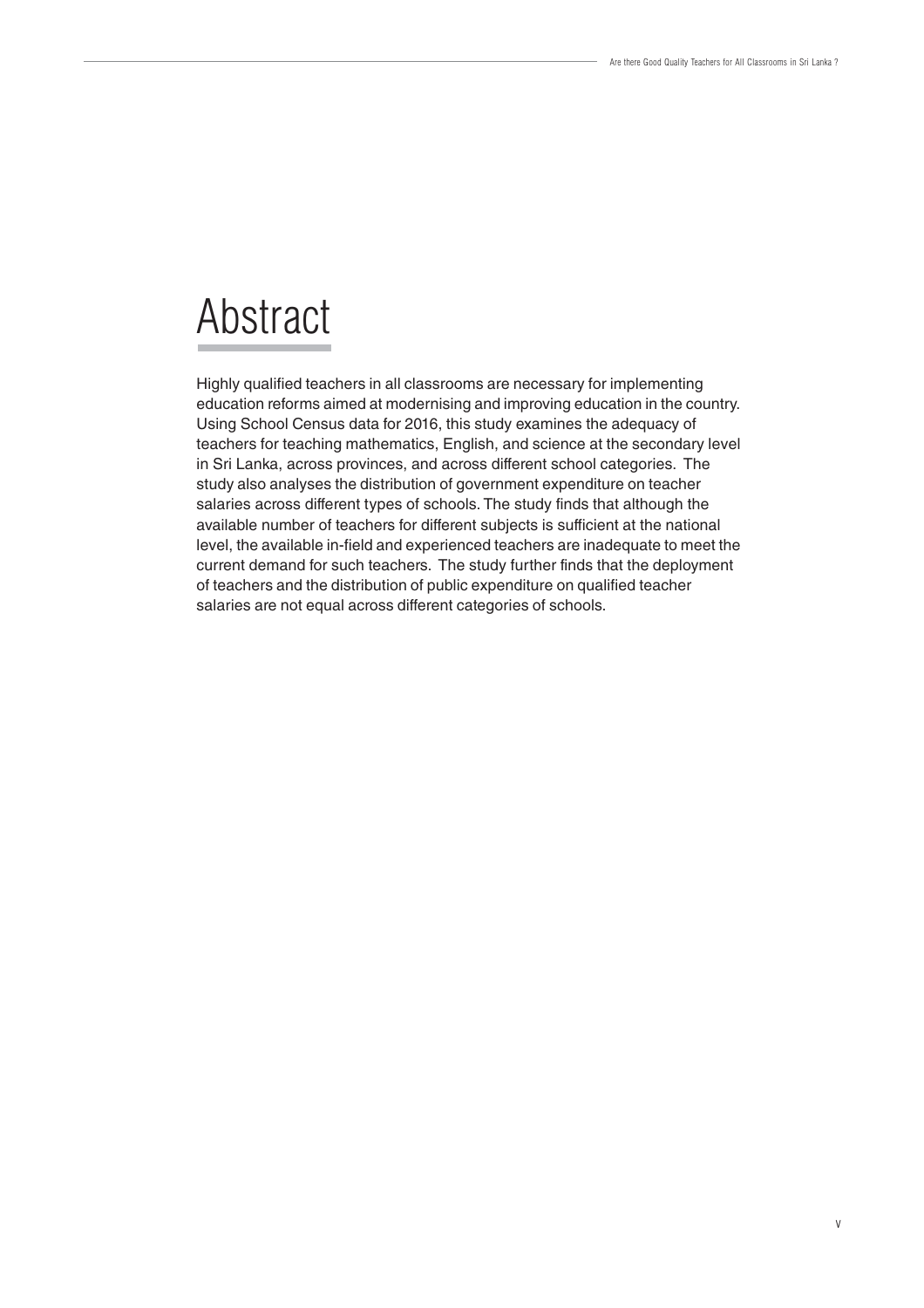# 1. Introduction

One main objective of the "no child left behind" policy of the United States of America at the turn of the century was to ensure "highly qualified teachers in all classrooms" (Darling-Hammond and Sykes, 2003). This policy focus stems from the recognition that teachers are a critical factor in improving education outcomes of children. Teacher shortages for subjects such as English, science and mathematics have also been a policy concern in Sri Lanka in the recent past. This concern is more critical today for several reasons.

First, with the ongoing globalisation and technological change, the skill demands of the market is continually changing. The education sector of the country has been hard-pressed to supply skilled workers who can cater to this changing demand. In particular, the lack of skills including English language, science and technology, and other soft skills such as team work, critical thinking and creativity has been identified as key skills gaps preventing the employability of recent school leavers and graduates (Hettige et al., 2014; Dundar et al., 2014). The education sector has brought changes from time to time with the hope of modernising the curriculum to match the demands of the market. However, to implement these changes successfully an adequate supply of good quality teachers is essential.

Second, a large part of the government expenditure on education is allocated to pay teacher salaries. For example, the Western, North Western and Sabaragamuwa provinces spent more than 94 per cent of their annual recurrent expenditure on education, on salaries since 2000 (Arunatilake and Jayawardena, 2013). The funds spent on teacher salaries are routed through schools to reach its teaching staff. As better qualified and more experienced teachers are paid more, schools with a higher proportion of better qualified and experienced teachers get a higher share of the education budget. When teachers are unequally allocated, the equity in public expenditure on education reduces. Further, evidence from other countries shows that disparities in education outcomes can be attributed to disparities in the access to qualified teachers (Darling-Hammond, 2000). Proper allocation of qualified teachers will improve the equity in public finance in education as well as equity in education outcomes.

Third, under the graduate recruitment programs, successive governments have recruited large numbers of graduates to the education ministry as teachers. Although these graduates are recruited to fill available vacancies, their subject knowledge is not always matched to the requirements of the vacancy. This often results in teachers having to teach out-offield subjects (i.e., teachers teaching subjects for which they are not properly trained). Research finds education outcomes are best when teachers are qualified in both the subject they are assigned to teach and in pedagogy, especially for teachers in secondary level education (Akiba et al., 2007).

Lastly, the efficient allocation of teachers ensures the equity of education outcomes. Efficient allocation of teachers is a fundamental problem faced by most countries. Schools attended by more affluent students and in wealthier neighborhoods tend to attract better qualified teachers, while schools attended by poorer children are left with inexperienced, less qualified teachers (Peske and Haycock, 2006). This is a key contributory factor in the observed inequality in the education outcomes of children from rich and poor neighborhoods.

In this context, this study examines adequacy of teachers for teaching mathematics, English, and science at the secondary level in Sri Lanka, and across provinces and different school categories. The study also analyses the composition of available teachers - while the overall number of teachers may be sufficient, there could be deficiencies in the number of qualified and experienced teachers for a given subject. Another objective is to analyse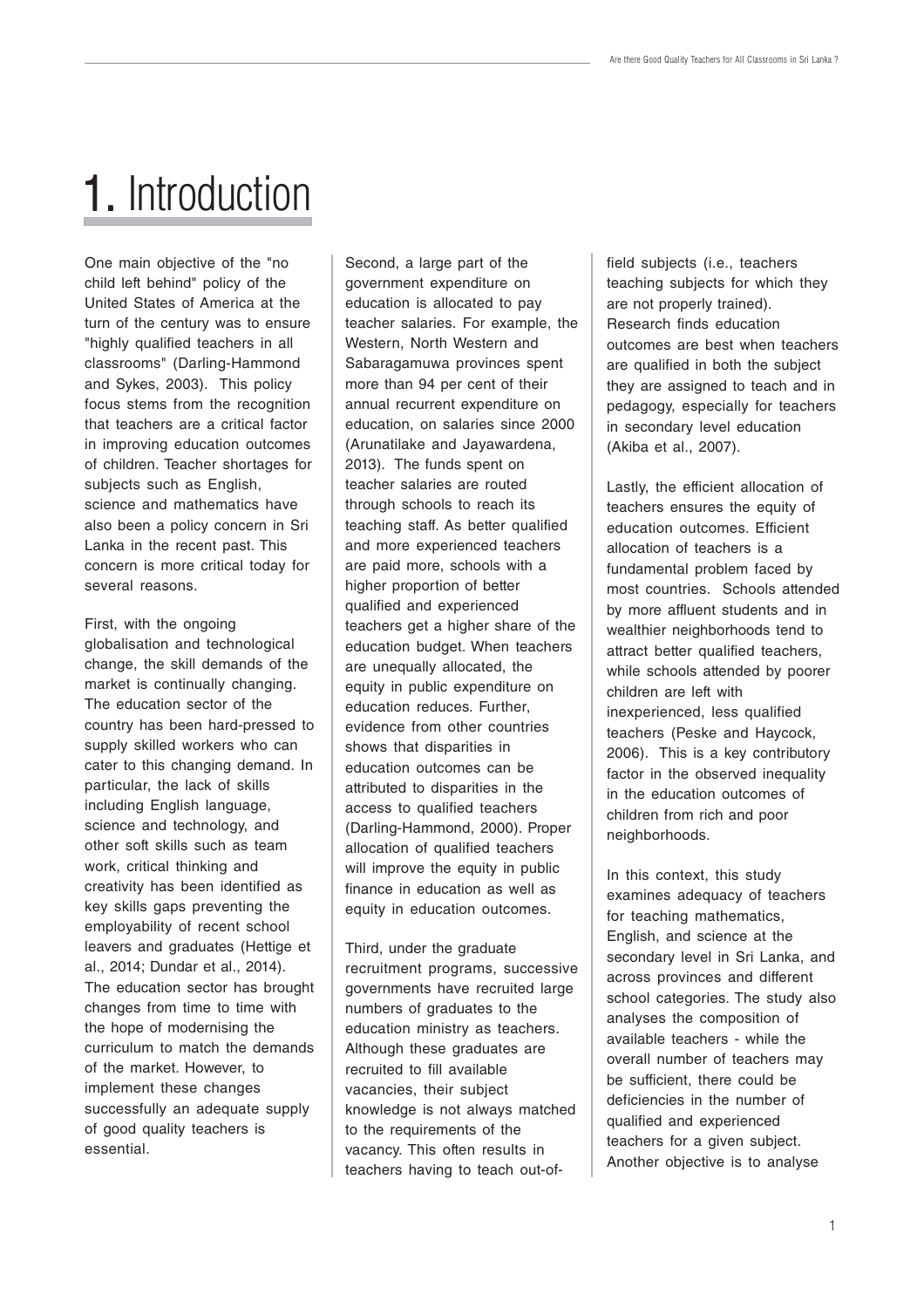the distribution of government expenditure on teacher salaries across different types of schools.

The rest of the paper proceeds as

follows. Section 2 provides an overview of Sri Lanka's school education system, focusing on teacher training and recruitment procedures and school

categorizations. Section 3 presents our data and methods. The results are presented and discussed in Section 4. Section 5 concludes.

# 2. School System, Teacher Training and Teacher Recruitment

Schools in the country are categorised in different ways according to different criteria as explained below. We will examine the adequacy of teachers across these different categories.

## 2.1 Categorization of **Schools**

### 2.1.1 National and Provincial Schools

After the 13th amendment to the constitution education became a devolved subject in 1987. Since then the responsibility of administrating most schools were given over to the provinces. Schools that are administered by provinces are referred to as provincial schools. However, the Central Ministry of Education of Sri Lanka (MOE) in Battaramulla retained the administration of some schools. These schools are referred to as national schools. In 2016, 9,809 of the schools were provincial schools and the rest (353) were national schools (MOE, 2016).

Provincial schools are managed by the Provincial Departments of Education (PDOEs) which come under the Provincial Director of

Education. There are nine PDOEs: one PDOE per each province. Each PDOE comes under the purview of the Central MOE. National schools are directly managed by the Central MOE. Among other things, managing the teacher cadre in provincial schools and conducting in-service teacher education programmes are the responsibility of the PDOEs. As such the PDOEs are largely responsible to ensure that there are adequate numbers of teachers in each school (MOE, 2016). Given this, the analysis is carried out for provincial schools for each province separately and for national schools.

#### 2.1.2 School Types General education in Sri Lanka is organized into four cycles namely, primary (years 1 to 5), junior secondary (years 6 to 9), senior secondary (years 10 to 11) and collegiate (years 12 and 13). Students face national level exams at the end of primary, senior secondary and collegiate levels of education. According to the terminal year of education provided by a school, schools are categorised into different types named 1AB, 1C, Type 2 and Type 3. Schools categorised as 1AB

and 1C offer classes up to the collegiate level. While 1AB schools offer classes in all subject streams (science, commerce and arts), 1C schools offer classes only in arts and commerce streams. Type 2 schools offer classes up to O-levels, while Type 3 schools offer classes mainly to primary level schools.1 Since our analysis is at the secondary level we consider teacher availability in 1AB, 1C and Type 2 schools in our study.

## 2.1.3 School Status

The MOE's circular 1 of 2005 segregates schools into five categories according to congeniality; namely highly privileged, privileged, not privileged, under privileged and highly under privileged (MOE, 2005). Factors that are taken into account when categorising schools include basic facilities at school (i.e., access to electricity, water, telephones and library facilities); availability of usable type writers, televisions, photocopy machines; availability of usable computers, available toilets as a share of toilets needed, temporary buildings in

<sup>1</sup> Some Type 3 schools offer classes beyond the primary level, but not up to the senior secondary level.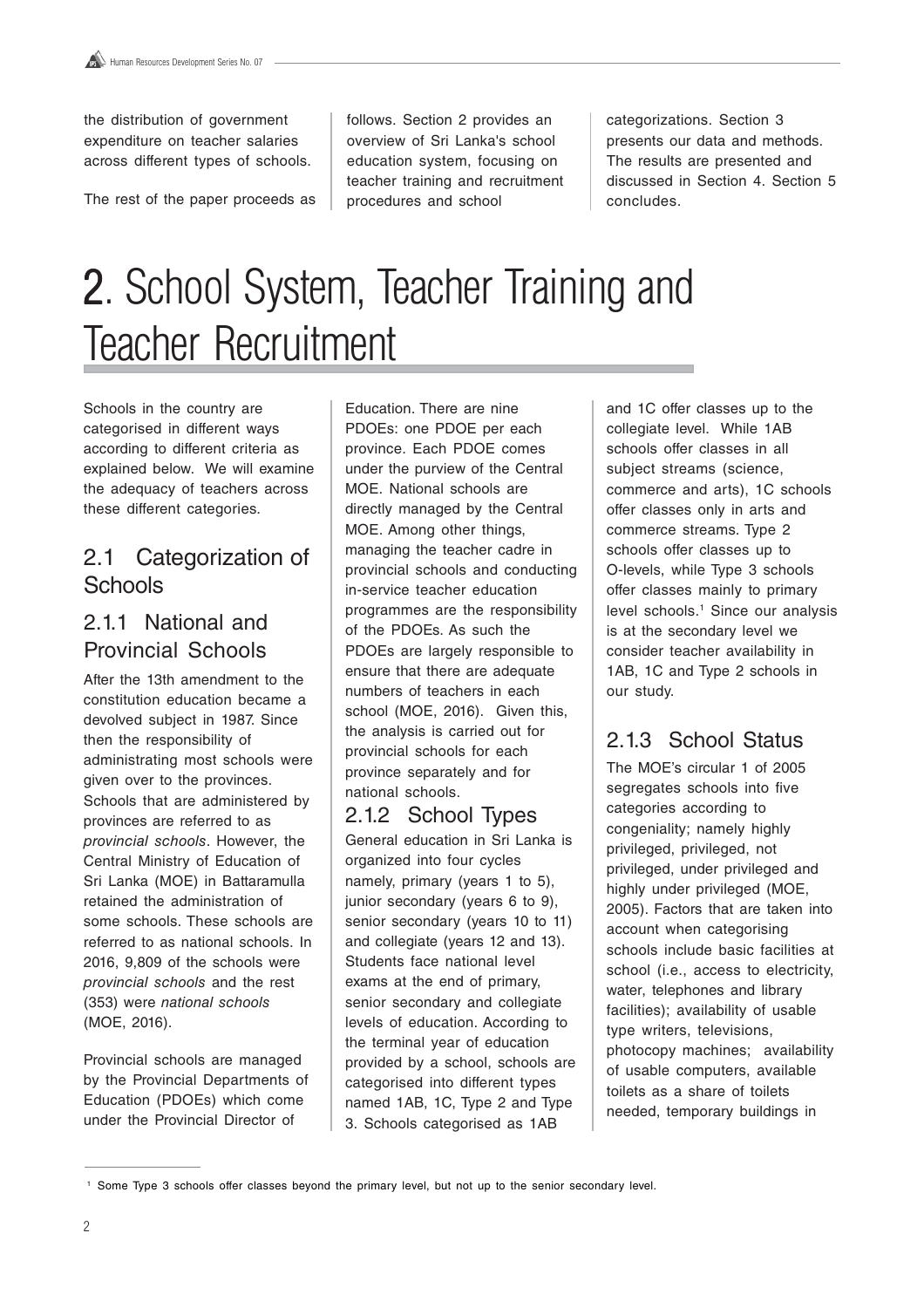use as a share of total building spaces, whether school has the minimum physical facilities, availability of teachers, distance to the nearest road with public transport, and distance to the nearest divisional and zonal education office.

## 2.2 Teacher Training

There are two main types of teacher training in Sri Lanka, namely pre-service and in-service. Pre-service refers to teacher training conducted prior to recruitment as teachers. In-service training is given to individuals who are already teachers, to improve their knowledge (Sethunga et al., 2014).

Sri Lanka has a long history of teacher training (Department of Education, 2007). Initially teacher training was conducted in schools themselves. In 1950, a pre-service degree level education program commenced. This pre-service teacher training was further expanded with the starting of a pre-service diploma in the National Colleges of Education (NCEs) in 1985.

According to Sethunga et al. (2014) individuals can enter the teacher service in several ways in Sri Lanka. Unlike in many developed countries, a professional qualification is not necessary to enter the teacher service. However, some obtain professional qualifications before entering the teacher service. There are two main professional qualifications an individual can obtain prior to entering the teacher service a) a Bachelor of Education (BEd) degree; or, b) a National Diploma in Teaching (NDT) at one of the National Colleges of Teacher Training in the

country. In addition to these, graduates who are not professionally trained to become teachers enter the teacher service, and subsequently train to be teachers while in service. Further, less frequently, in areas with severe teacher shortages individuals with only A-level qualifications are recruited as teachers.

The opportunities for degree level training prior to becoming a teacher are limited in Sri Lanka, according to Sethunga et al., (2014). There are 17 universities in the country, but only two have Faculties of Education and a further three with Departments of Educations. Only around 135 BEd graduates are produced a year by the different universities in the country. In addition the 18 NCEs produce about 3,350 graduates a year, for both primary and secondary education cycles. Pre-service teacher training in Sri Lanka is inadequate to meet the demand for qualified teachers in the country. As a result, the ministry is compelled to recruit candidates with no pre-service training to the teacher service.

Several other problems also exist with the current pre-service teacher training system in Sri Lanka. The available graduate level teacher training facilities do not produce sufficient teachers in mathematics, science and English (Sethunga et al., 2014). Two of the three faculties of education offering BEd degrees are confined to students in the Faculties of Arts. As such the scope of subject knowledge offered by these programmes is not sufficient to teach mathematics, science, English, ICT, and aesthetic subjects. Only the Open University of Sri Lanka has a BEd course which is aimed

Only 2 out of 17 universities offer pre-service teacher training



at training teachers in natural sciences. However, only a limited number of students are enrolled in this course. For example, in 2014 there were only 10 graduates from the BEd course for natural sciences.

Studies reveal that the present teacher curricula are outdated (Sethunga et al., 2014). These concentrate on theoretical foundations of education (philosophical, psychological and sociological), educational context and problems (educational administration, comparative education, context related optional subjects etc.), pedagogy, practicum and research (Sethunga et al. 2014). There is very little practical component to the teaching. Further, the limited number of subjects offered by the programmes do not match the requirements of the school curricula. Issues with lack of coordination between the National Education Institute (NIE), the Ministry of Education (MOE), and the Universities are one reason for the delays in changing the BEd curricular to match to those of the schools. Lack of staff limits the monitoring of practical components of the BEd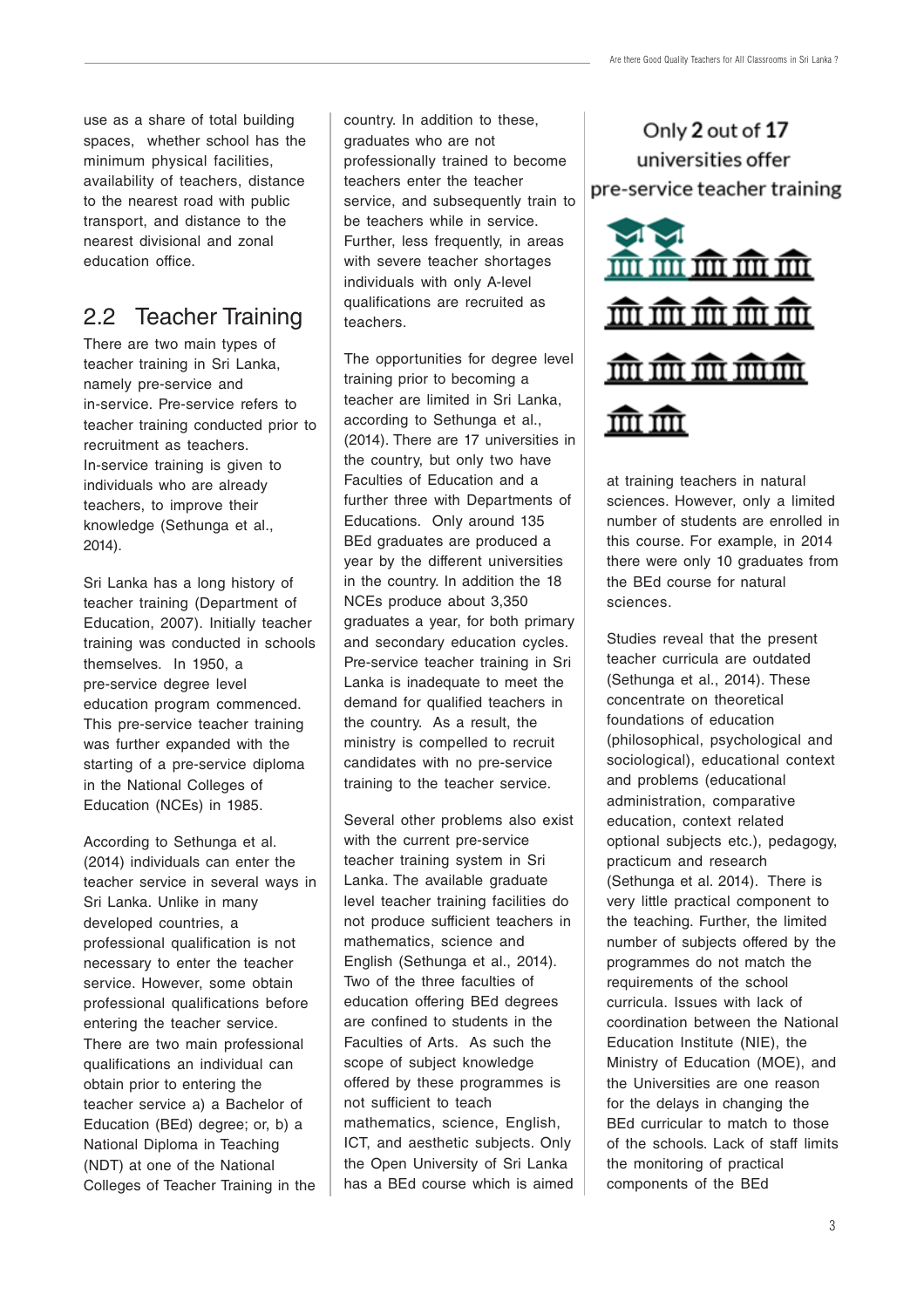programmes, making them less effective.

Unlike the BEd programmes, the National Diploma in Teacher (NDT) offered by the training have several strengths (Sethunga et al. 2014). The curriculum is more aligned with the school curriculum. There are specialised programmes for different subjects. There is a good balance of pedagogical and subject knowledge. The practical component is well executed. Residential programmes improve the effectiveness in teacher training. One drawback of the NDT is that the holders of this diploma have to follow a separate programme to obtain a degree. The training at the NCEs are affected by a multitude of factors including, shortage of staff, shortage of other resources, issues with designing the curriculum and student dropouts. Further, poor coordination between the NIE, MOE and the NCEs has lowered the effectiveness of the NCEs.

Due to the recruitment of a large

number of untrained graduates to the teacher service there is a large demand for the Post Graduate Diploma in Education conducted by the universities. In 2013, around 3,700 graduates completed post graduate programmes in education (Sethunga, et al. 2014).

## 2.3 Teacher **Recruitment**

The MOE (2014) details the criteria under which teachers are recruited to the teacher service. Teachers are recruited to different grades according to their qualifications, as shown in Table 1. For example, those with a BEd are directly recruited to Grade lI - Class 2 of the teacher service, while those with any other type of a degree are recruited to Class 3 - Grade 1 (a).

Many developed countries require a degree plus a pedagogical qualification prior to recruiting of individuals to the teacher service. In some countries, teachers need to acquire a special certification exhibiting competencies to teach

specific subjects. However, in Sri Lanka only those entering the teacher service with a BEd have both a degree and pedagogical training when entering the teacher service. All others either have a degree other than a BEd, but no pedagogical training or they have a diploma in teaching (i.e., NDT) but no degree. Some are even recruited with just the A-level qualification. Most who enter the teaching service need to get inservice training to move up the teaching service. Although this ensures that teachers eventually become trained and qualified teachers, undergoing long duration study programmes while in service can adversely affect teaching quality.

As detailed by the MOE (2014), individuals for teacher service need to be recruited through an open call for applications published through a government gazette, by a newspaper notification or via the website. All candidates applying to be a teacher need to possess the following basic qualifications: a) a pass for first language (either

| <b>Qualification at Recruitment</b>                                              | <b>Grade of Recruitment</b> | Criteria Needed for Promoting<br>to Higher Grades                                              |
|----------------------------------------------------------------------------------|-----------------------------|------------------------------------------------------------------------------------------------|
| G.C.E. (A/L) qualified                                                           | Class 3 - Grade II          | Class 3 - 1(a) - Degree certificate<br>Class 3 - 1(b) Teachers' training is<br>completed       |
| Diploma Holders                                                                  | Class 3 - Grade I (c)       | Class $3 - 1(a)$ - Degree qualification<br>Class 3 - 1(b) - Teachers' training is<br>completed |
| Three year- Pedagogic Diploma<br>holder from Government Colleges<br>of Education | Class 3 - Grade I (b)       |                                                                                                |
| Graduates                                                                        | Class 3 - Grade I (a)       |                                                                                                |
| Degree in Education                                                              | Grade II-Class 2            |                                                                                                |

**Table 1 Teacher Career Paths**

Source: (Ministry of Edcuation, 2014).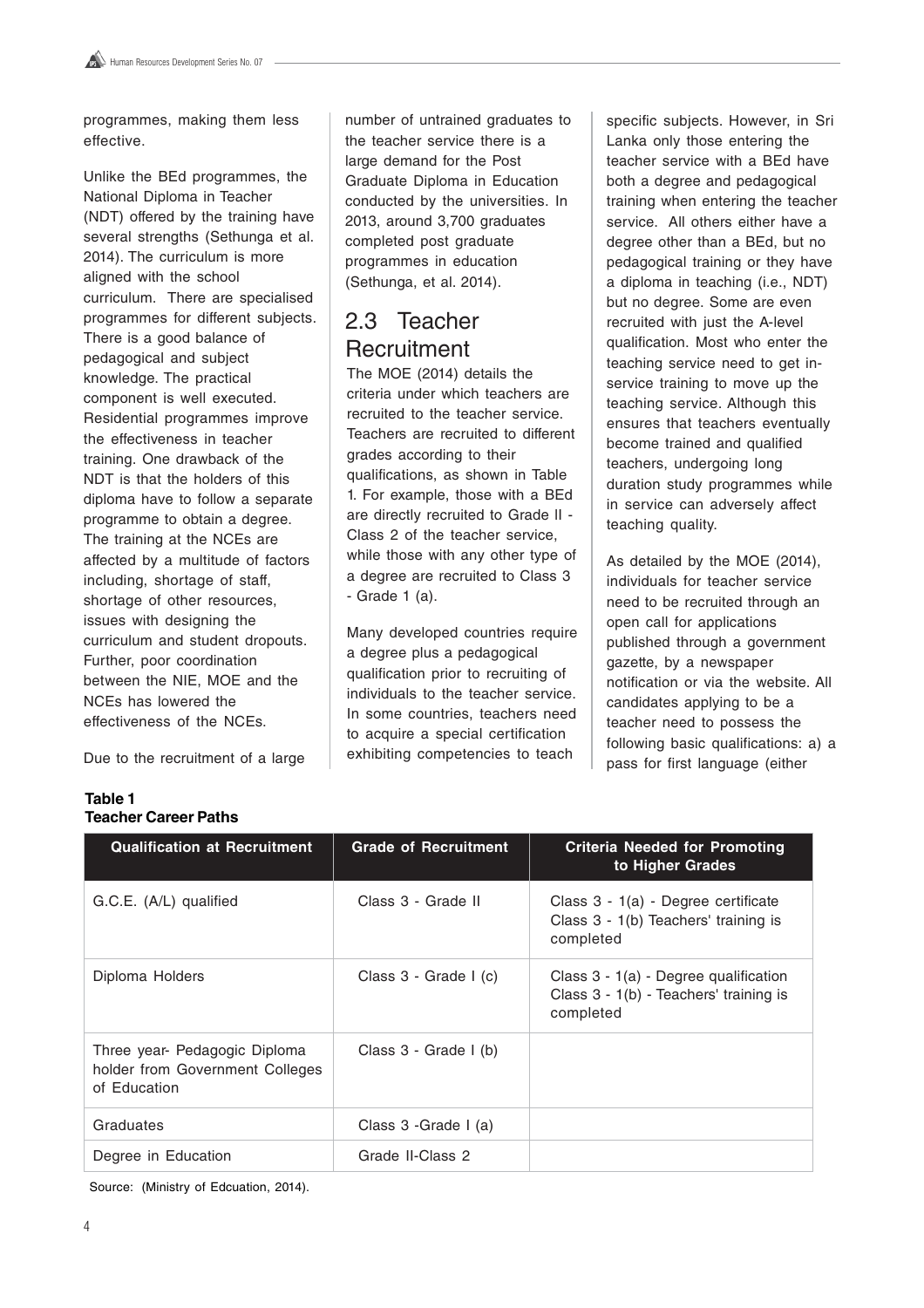Sinhala or Tamil) at the G.C.E. O-levels (General Certificate in Education Ordinary Level); b) an age less than 35 years old and more than 18 years; and, c) be a Sri Lankan citizen of excellent character willing to serve in any part of the country. Those fulfilling the above criteria are required to sit for an aptitude test as well as a general knowledge test. Candidates who obtain more than 40 marks for those two exams are subjected to face an interview.

Generally, candidates apply for the teacher service according to the vacancies in a school. Five times the number of candidates as the teachers needed for a school is selected to face an interview. Those who successfully face the interview are called for a practical examination where they will have to make a presentation of at least five minutes duration,

for which they receive marks out of 25. Three times the number of candidates as the teachers needed for a school is selected from the interview for the practical examination. Only candidates entering the teacher service after completing the three-year diploma in education from a Government College of Education are exempted from this requirement. When there are no qualified candidates to fill a vacancy after this process, candidates who passed the written examination but were not called for subsequent selection procedures are reconsidered for recruitment. The second round of selection is conducted in the same manner as the first round of selections. If a particular school does not have suitable applicants to fill a vacancy, with the applicant's consent, candidates who have applied for other schools will be

considered to fill the vacancy.

Despite the above measures taken to recruit teachers at the school-level based on need, there are still issues with the deployment of teachers. This is because many teachers get transferred out of 'difficult to teach schools' located in rural areas to 'easy to teach schools' located in convenient locations, before completing the allocated period of time (Sethunga, et al. 2014). This results in teacher shortages in some schools, especially those located in remote areas.

It is also interesting to note that although the MOE (2014) details the process involved in recruiting teachers to schools, nowhere does it explain how teachers are matched to existing vacancies by subject.

## **3.** Data and Methodology

## 3.1 Data

School Census data for the year 2016 collected by the MOE is used for this analysis. School Census data provides detailed data on teachers as well as schools. Teacher information ranges from demographic information of teachers to their academic qualifications and experiences. School information reports all physical and human resources of each school.

There were 10,162 of schools in the country in 2016. Of these, secondary schools which offer classes up to at least grade 11

are included in the analysis.<sup>2</sup> This resulted in a sample of 5,688 schools. Of this, 5,342 were provincial schools and 346 were national schools. In 2016, based on the subject most taught in our sample, there were 12,993 science teachers, 12,216 mathematics teachers and 14,033 English teachers.

## 3.2 Methodology

Adequacy of teachers cannot only be measured by the number of teachers available in a school. Schools need different quantities of different types of teachers, given the type of school, student numbers and the subjects taught at the school (Ingersoll, 2002, 2004). Education outcomes are best, when there are qualified teachers for these different requirements of the school.

## 3.2.1 Determining Teacher Availability for Different Subjects

The teacher cadres for each school in Sri Lanka are determined according to the guidelines detailed by the education ministry (MOE, 2016). These guidelines take into account the number of classes in

<sup>2</sup> Type 3 schools, which terminate either at grade 5 or at grade 8 were excluded from the analysis.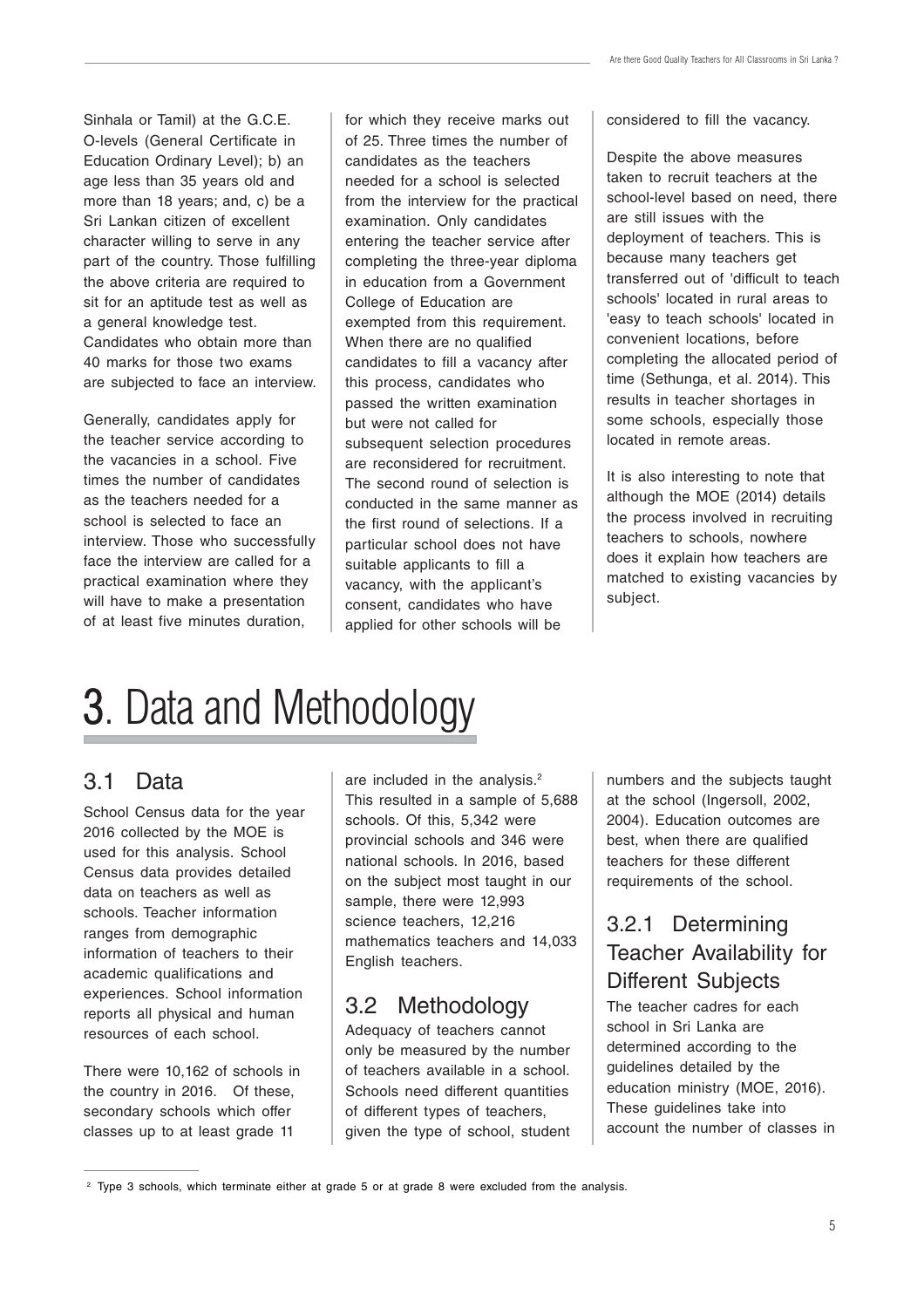the school,<sup>3</sup> the number of subjects taught in the school, and the medium (i.e., Sinhala, Tamil or English) through which these subjects are taught. The principal in each school first determines the number of teachers needed for each grade, for each subject and for each medium of instruction. The principal then obtains approval for this estimated teaching cadre. For provincial schools approval is given by the Zonal Director of Education relevant to the school. For national schools, approval is obtained by the Secretary to the MOE under the guidance of the director in charge of national schools, from the administrative branch of the treasury. After the approval, the estimated cadre of teachers becomes the approved cadre of teachers for the school.

The teacher surpluses and shortages are determined by comparing the available cadre with the approved cadre. In our paper, we term this approved cadre as the recommended number of teachers (RT). School Census data provides information on the number of teachers who usually teach a subject. We take this as the number of teachers available (AT) to teach a subject in a school. The difference between the available and the recommended numbers of teachers (i.e., AT - RT) indicates whether a school has a teacher surplus (i.e.,  $AT-RT > 0$ ) or a teacher deficit (AT-RT <0) for each subject. Summing these differences across different groups of schools provides the teacher shortage or the teacher surplus for the group as a whole.

Even if teachers are distributed across schools equitably based on numbers, they may not be distributed fairly across schools based on their experience and qualification. According to the literature, the quality of the teaching staff can be assessed using two main criteria. First, teacher qualifications are measured based on their knowledge and the mastery of content Peske and Haycock, 2006; (Ingersoll, 2002). It is also measured based on their ability to teach (i.e., pedagogical skill) (Peske and Haycock, 2006). Teachers who are qualified in the subjects they teach are more effective teachers. For example, a teacher with a fine arts degree may be highly educated, but if he is allocated to teach mathematics he may be not as effective as if he were to be assigned to teach fine arts. Based on a literature review of different means of categorising teachers, we first devise a means of categorising teachers according to their qualifications, both pedagogical as well as subject oriented, and experience. Then, we assess the equity in the distribution of teachers according to quality, where quality is measured by experience, and both pedagogical and content knowledge.

#### Categorising Teachers According to their Subject Knowledge

According to the School Census, teachers are recruited to the teacher service under the following criteria: a) graduate teachers; b) trained teachers; c) untrained teachers with two to three year diplomas; and d) novice teachers who are not yet recruited to the teacher services.

Each of these different types of teacher recruits are also categorised according to their subject knowledge. For example, graduate teacher - with a degree in bio science, English trained teacher, etc. We assume teachers who have either a degree in a particular subject, or have been specially trained to teach a particular subject to be an in-field teacher (i.e., a teacher with the subject knowledge to teach a subject)

#### Categorising Teachers According to their Experience

Many studies have shown that more experienced teachers are better teachers, although there are a few exceptions. The recruitments into the teacher service in Sri Lanka are made at different levels referred to as classes (MOE, 2014) (see Table 1). Unless a person has a BEd, they are recruited to class 3 of the teacher service. Depending on their education qualifications, class 3 teacher recruits are again categorised into, Class 3 - Grade II (those with just A-levels), Class 3 - Grade 1 (c ) (Those with diplomas), Class 3 - Grade 1 (b) (pedagogy trained teachers) and lastly Class 3 - Grade 1 (a) (those with a degree). Those with a BEd are directly recruited to Class 2 - Grade II. Those who have been recruited to Class 3, depending on their initial recruitment, need to obtain three to five years of experience in teaching and pass the efficiency bar exam to be promoted into to Class 2 - Grade II. All teachers in Grade 2-II need to have a BEd or a degree and a certificate in education or a degree plus a post graduate degree in education or be trained

<sup>&</sup>lt;sup>3</sup> The number of classes each school should have is decided based on the number of students in a grade according to quidelines given by the MOE.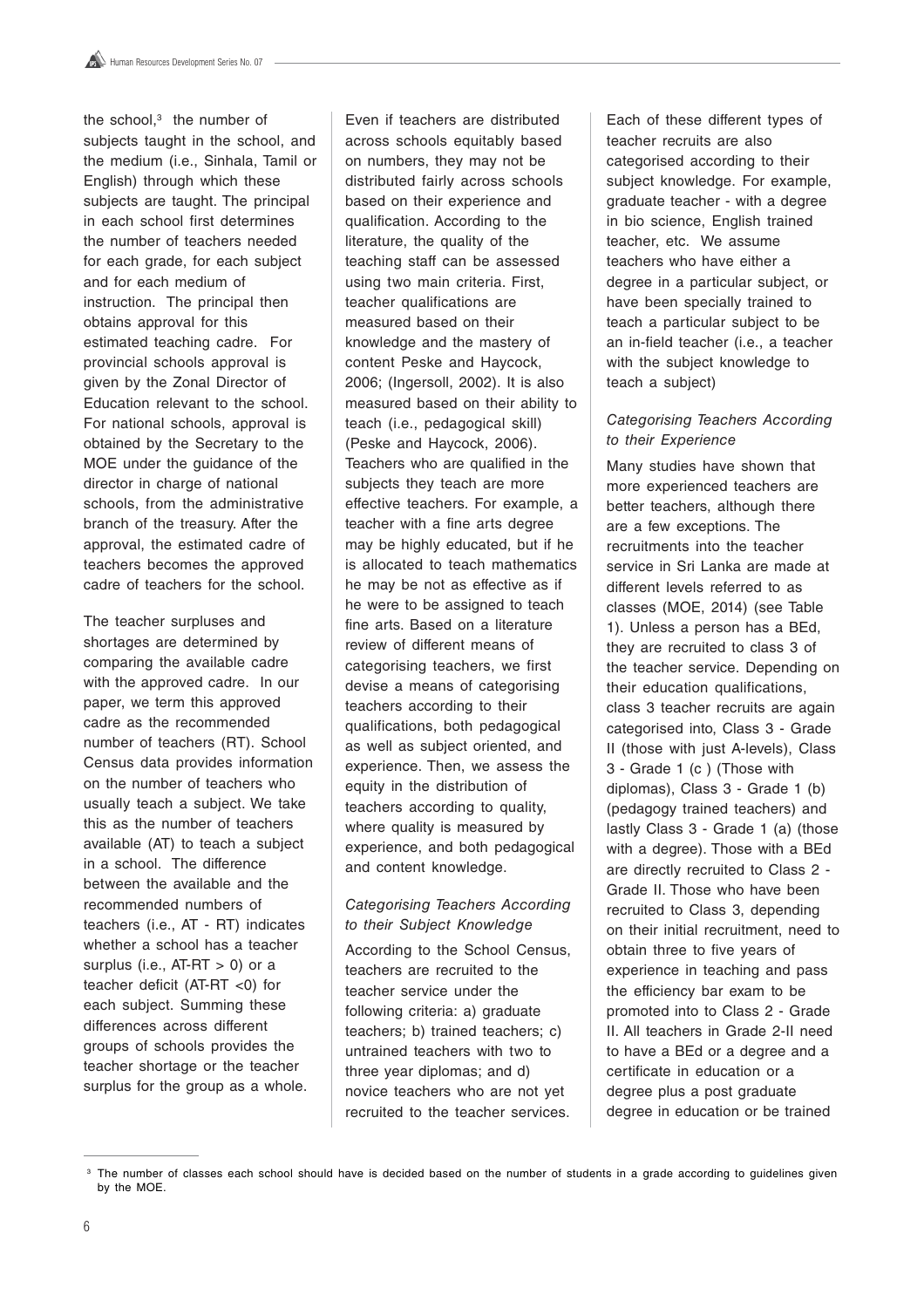teachers with relevant experience and qualifications. This suggests that all Class 2 teachers have subject and pedagogical knowledge as well as at least three years of experience. Hence, in our analysis we consider teachers with a grade higher than Class 2-Grade II to be experienced teachers.

## 3.2.2 Are Recruitments of Teachers to the Public Service Carried out Systematically?

As explained in Table 1, all new recruits to the teacher service are recruited into Class 3, except for those with a BEd. School Census data provides information on the experience of teachers in the country. An analysis of teacher numbers for Class 3 teachers can give an indication of the teacher recruitment practices of the country.4 This is because teachers with the similar years of experience would have been recruited at the same time. These trends in teacher experiences are examined to assess whether

recruitment of teachers is carried out systematically.

## 3.2.3 Distribution of Public Expenditure on Teacher Salaries Across Schools

We use modified concentration curves to examine the distribution of teacher salaries across students. In the poverty literature, concentration curves are drawn using two key variables. One variable is needed for ranking the individuals according to their living standards, and the other variable is the variable of interest (e.g., access to health, access to education, etc.) that can be aggregated across individuals. We use the school congeniality variable to proxy living standards to rank students. Students attending highly underprivileged schools are assumed to be the poorest (in terms of access to school resources), while students attending highly privileged schools are assumed to be the richest (in terms of access to school resources). The

concentration curves plot the cumulative percentage of per-student public expenditure of teacher salaries for each category of teacher (i.e., science, mathematics, experienced,etc.) against the cumulative percentage of students, ranked according to school congeniality. In other words, the concentration curve plots the shares of public expenditure on teacher salaries received by students attending schools with different congeniality levels.

When the concentration curve for teacher salaries lies above the 45 degree line, public expenditure on teacher salaries is pro-poor. This means that students attending least facilitated (most underprivileged) schools receive a higher share of the teacher salaries than students attending the most privileged schools. Likewise, when the concentration curves lie below the 45 degree line, this means that the students attending least facilitated schools receive a lower share of public expenditure on teacher salaries.

## 4. Results

## 4.1 Descriptive Statistics of Data

As mentioned earlier, our sample consists of all schools offering classes up to grade 11. Of the 5,688 such schools, close to half are 1AB or 1C schools (see Table 2), while all others are Type 2 schools. A little over half of the

schools are either highly privileged or privileged). As can be seen, a large share of national schools is 1AB (91 per cent) and highly privileged (58 per cent). The provincial distribution of provincial schools is more equitable in terms of school type, although larger disparities exist in terms of school status.

As seen in Figure 1, a large portion of teachers are qualified or specially trained across all three subjects. However, the shares of teachers who are both in-field and experienced are much lower, particularly for mathematics teachers. There also appear to be variations in the composition of high quality

<sup>4</sup> This is especially the case for novice teachers. This is because with experience teachers can move to better teacher grades.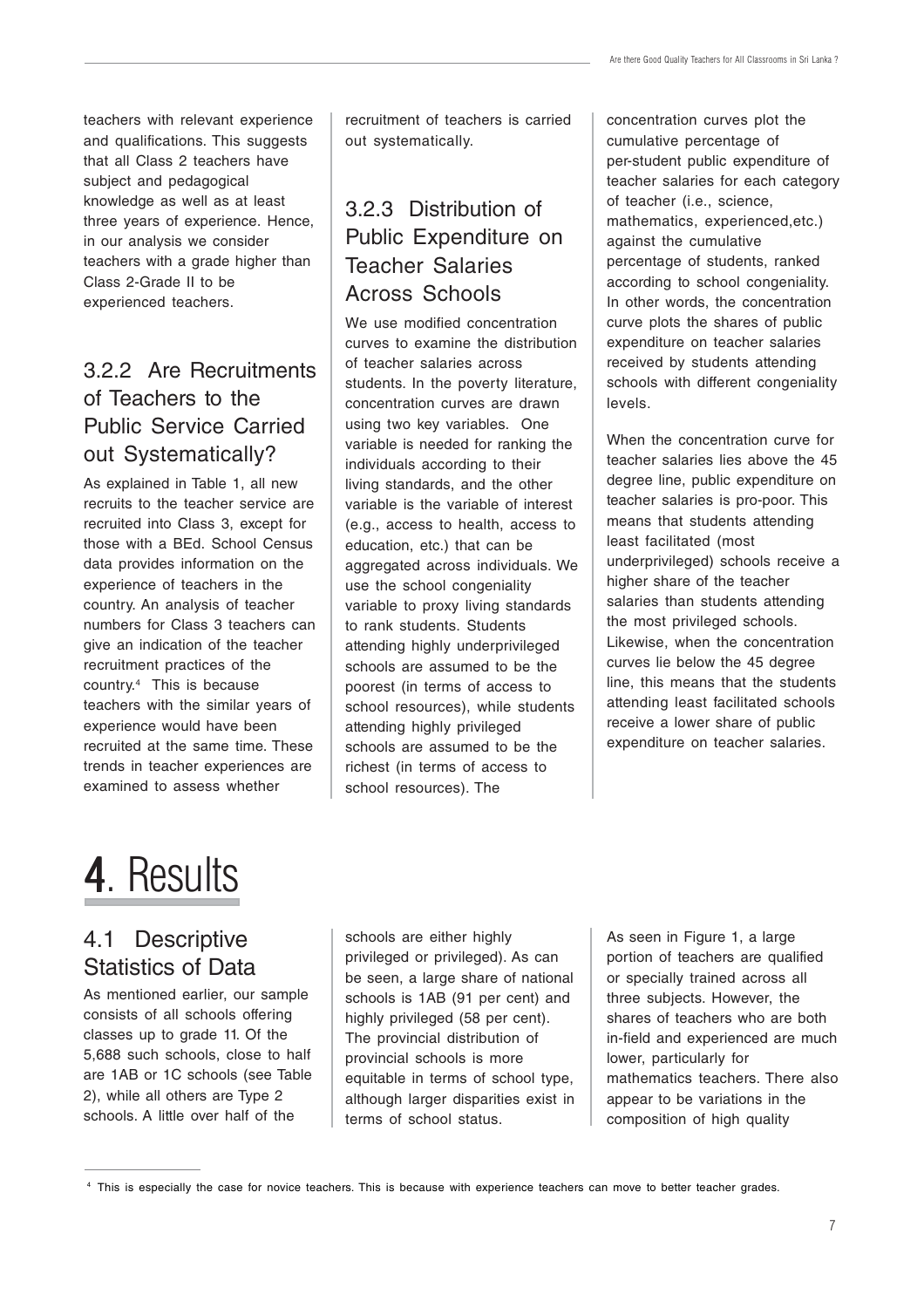teachers. For example, while 82 per cent of the English teachers are in-field teachers, only 60 per cent of mathematics teachers are in-field. A similar pattern is observed for both infield and experienced teachers, whereas the shares of experienced teachers are more uniform for the three subjects.

## 4.2 Is there a Deficit of Teachers in Sri Lanka?

## 4.2.1 Are there Adequate Teachers at the National Level?

The first question we posed in this study was to ask whether Sri Lanka has a shortage of teachers for teaching mathematics, English and science subjects.

Our analysis shows that **Sri Lanka has a surplus of teachers for mathematics, science and English subjects.** For the whole of Sri Lanka, the number of teachers who mostly teach English, mathematics and science are more than the number recommended by the MOE in the first circular of 2016 on determining staff numbers in a school (MOE, 2016). The largest surplus, with 3,055 more existing teachers than recommended, is seen for English teachers.

However, **if we consider in-field teachers, there are large teacher shortages for mathematics and science subjects**. The number of infield English teachers, on the other hand, are adequate to fulfill the requirement of recommended english teachers in the country (see Figure 2). This indicates that a large number of available

science and mathematics teachers have not been specially trained to teach these subjects.

Lastly we look at the availability of experienced in-field teachers. According to Figure 2, there is a deficit of experienced teachers compared to the recommended number of teachers. However, as teachers retire and new teachers enter the teaching cadre, these new recruits take time to become experienced teachers. As such, it is unavoidable that some proportion of teachers in the service is inexperienced. Assuming a uniform number of teachers are recruited every year, and given the fact that most teachers join the teaching profession when they are around 25 years old, we expect about 20 per cent of the teachers to be inexperienced. In this case, about 80 per cent of the recommended

| Table 2                                                                               |  |  |  |
|---------------------------------------------------------------------------------------|--|--|--|
| Distribution of Secondary Schools, by Province, School Type and School Status in 2016 |  |  |  |

| <b>Province</b>         | <b>Number</b><br><b>of</b><br><b>Schools</b> | <b>School Type</b><br>(% of Total for<br>Province) |      | School Status (% of Total for Province) |                                    |                   |                                 |                                   |                                                    |
|-------------------------|----------------------------------------------|----------------------------------------------------|------|-----------------------------------------|------------------------------------|-------------------|---------------------------------|-----------------------------------|----------------------------------------------------|
|                         | (No.)                                        | 1AB                                                | 1C   | Type 2                                  | <b>Highly</b><br><b>Privileged</b> | <b>Privileged</b> | <b>Not</b><br><b>Privileged</b> | <b>Under</b><br><b>Privileged</b> | <b>Highly</b><br><b>Under</b><br><b>Privileged</b> |
| Western                 | 832                                          | 15.3                                               | 29.3 | 55.4                                    | 19.4                               | 54.2              | 22.5                            | 3.8                               | 0.1                                                |
| Central                 | 773                                          | 9.1                                                | 38.3 | 52.7                                    | 11.1                               | 33.5              | 37.5                            | 14.9                              | 3.0                                                |
| Southern                | 635                                          | 14.0                                               | 32.0 | 54.0                                    | 7.7                                | 47.6              | 24.6                            | 15.7                              | 4.4                                                |
| Northern                | 424                                          | 19.6                                               | 25.5 | 55.0                                    | 4.7                                | 32.5              | 24.3                            | 15.1                              | 23.3                                               |
| Eastern                 | 479                                          | 13.2                                               | 37.2 | 49.7                                    | 5.0                                | 29.9              | 15.4                            | 23.2                              | 26.5                                               |
| N/Western               | 719                                          | 10.3                                               | 34.4 | 55.4                                    | 9.0                                | 30.7              | 26.6                            | 24.6                              | 9.0                                                |
| N/Central               | 368                                          | 13.9                                               | 34.8 | 51.4                                    | 4.9                                | 34.2              | 22.8                            | 20.9                              | 17.1                                               |
| Uva                     | 491                                          | 10.8                                               | 34.0 | 55.2                                    | 3.7                                | 44.0              | 33.6                            | 13.6                              | 5.1                                                |
| Sabaragamuwa            | 621                                          | 11.8                                               | 28.3 | 59.9                                    | 15.5                               | 39.1              | 25.8                            | 18.4                              | 1.3                                                |
| <b>National schools</b> | 346                                          | 91.3                                               | 8.4  | 0.3                                     | 57.5                               | 38.4              | 2.9                             | 0.6                               | 0.6                                                |
| Sri Lanka               | 5688                                         | 17.6                                               | 31.2 | 51.2                                    | 12.9                               | 39.2              | 25.0                            | 15.1                              | 7.8                                                |

Source: Own calculations based on School Census 2016 data.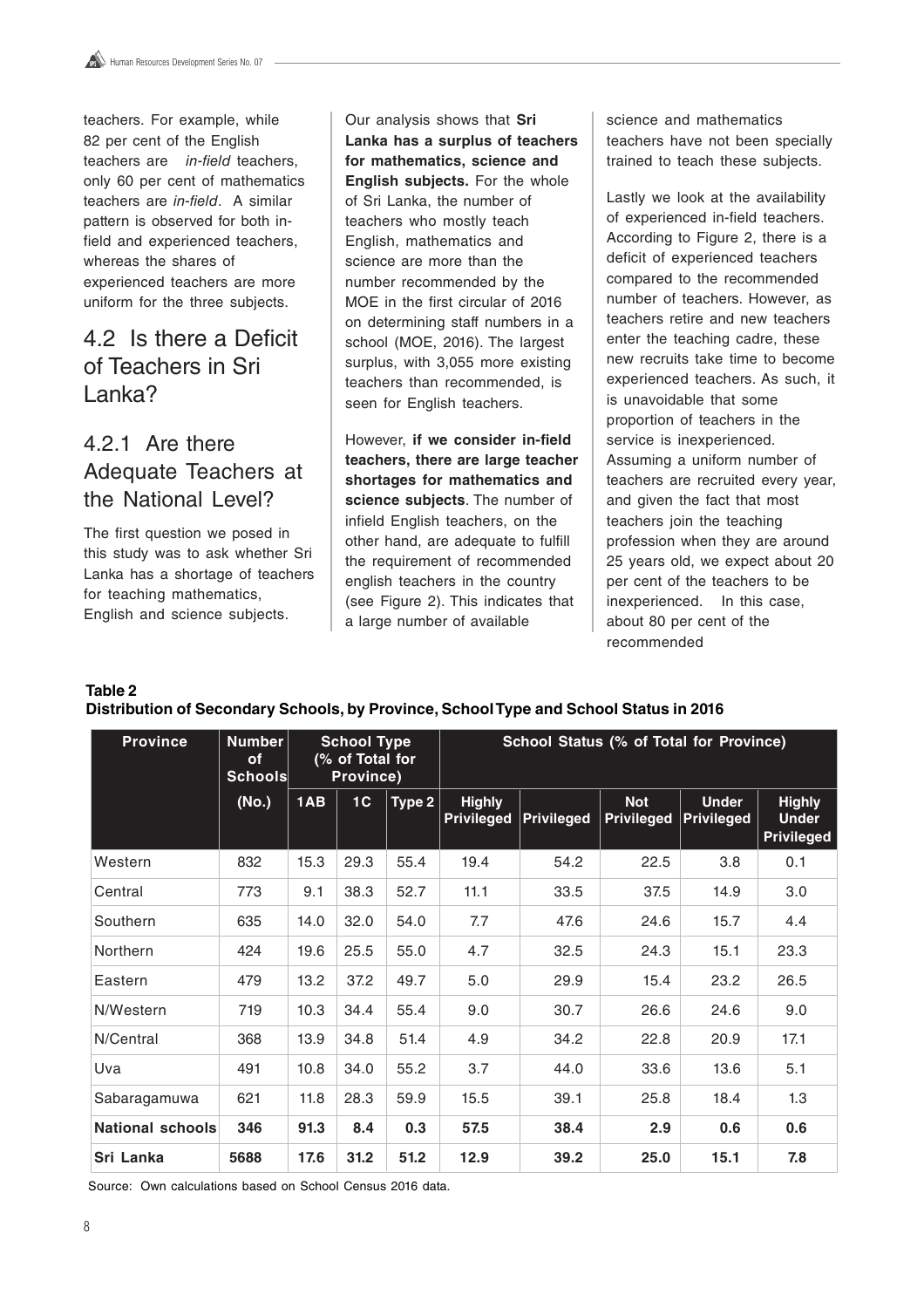#### **Figure 1 Share of Science, Mathematics and English Teachers, by Subject Competency (i.e., in-field) and Experience**



**Source:** Own calculations based on School Census 2016 data.

4000

#### **Figure 2 Difference between the Existing and Recommended Number of Teachers**

teachers should be experienced teachers. In Figure 2 we observe that, **deficiencies in the number of experienced in-field teachers persist if we compare the available in-field experienced teachers to 80 per cent of the recommended teachers**.

In summary, we see that although overall there is no teacher deficiency in the country for science, mathematics and English teachers, there is a deficiency of in-field teachers (except for English), experienced teachers, and as a consequence for experienced in-field teachers.

## 4.2.2 Are there Adequate Teachers in All Provinces?

As discussed earlier, deployment of teachers across schools is the responsibility of PDOEs. The deployment of teachers for national schools is done by the central MOE. As such, it is interesting to examine teacher availability across provinces. As



**Source:** Own calculations based on Census 2016 data. **Note:** Data is for all schools.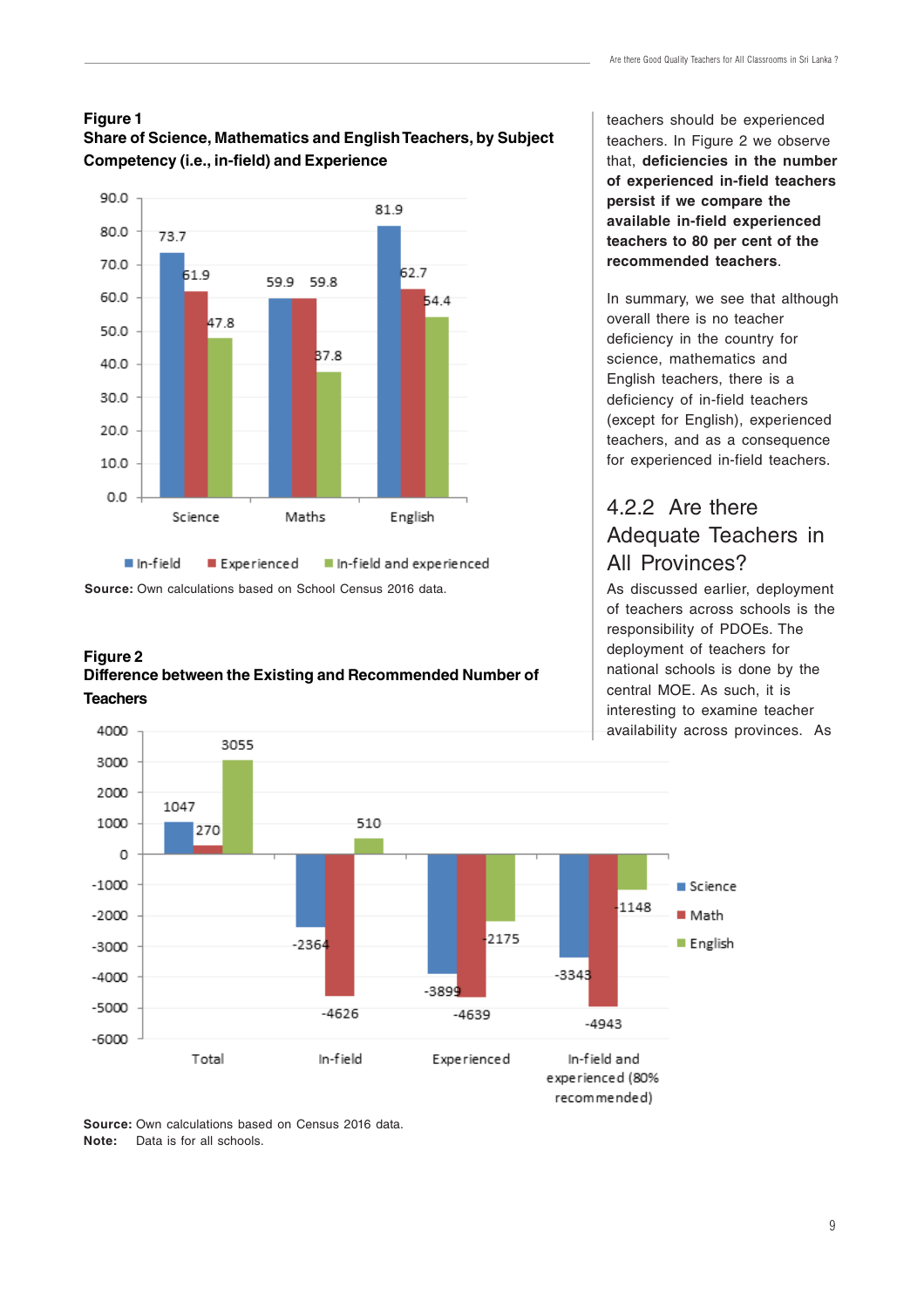seen in Figure 3, the available number of teachers is higher than the recommended number of teachers for all provinces for all subjects, except in the Northern, Eastern and North Western provinces. National schools have a large surplus of teachers for all subjects.

As explained in the methodology section, to be effective, teachers also need to be in-field (i.e., have qualifications in the subjects that they teach). As seen in Figure 4, there are large deficiencies in in-field mathematics and science teachers in all provinces. National schools have in-field science and English teachers exceeding recommended numbers. But, even these schools have a deficit of in-field mathematics teachers.

We finally look at the availability of in-field and experienced teachers across provinces and in national schools. As shown in Figure 5, other than for English teachers in the Western and Southern provinces, in all other provinces and in national schools, less than 80 per cent of the recommended cadre of teachers are in-field and experienced.

## 4.2.3 Are there Adequate Teachers in All School Types?

As described in the methodology section, Sri Lankan schools are categorized according to the type of classes they offer. As shown in Figure 6 panel (a), when available teachers are considered, all types of schools have an adequate number of teachers for all subjects in general with the exception of mathematics teachers for Type 2 schools. However when in-field teachers

#### **Figure 3**

**Difference between the Mostly-taught and Recommended Number of Teachers, by Province**



**Source:** Own calculations based on Census 2016 data.

#### **Figure 4 Difference between the In-field and Recommended Number of Teachers, by Province**



**Source:** Own calculations based on Census 2016.

are considered Figure 6 (panel (b)), there is a deficit of mathematics and science teachers for all types of schools. Although there is a surplus of infield English teachers in 1AB and 1C schools, there is a deficit of

in-field English teachers in Type 2 schools. Finally, if we look at in-field experienced teachers Figure 6 (panel (c)), we note that all types of schools have deficits of teachers for all subjects.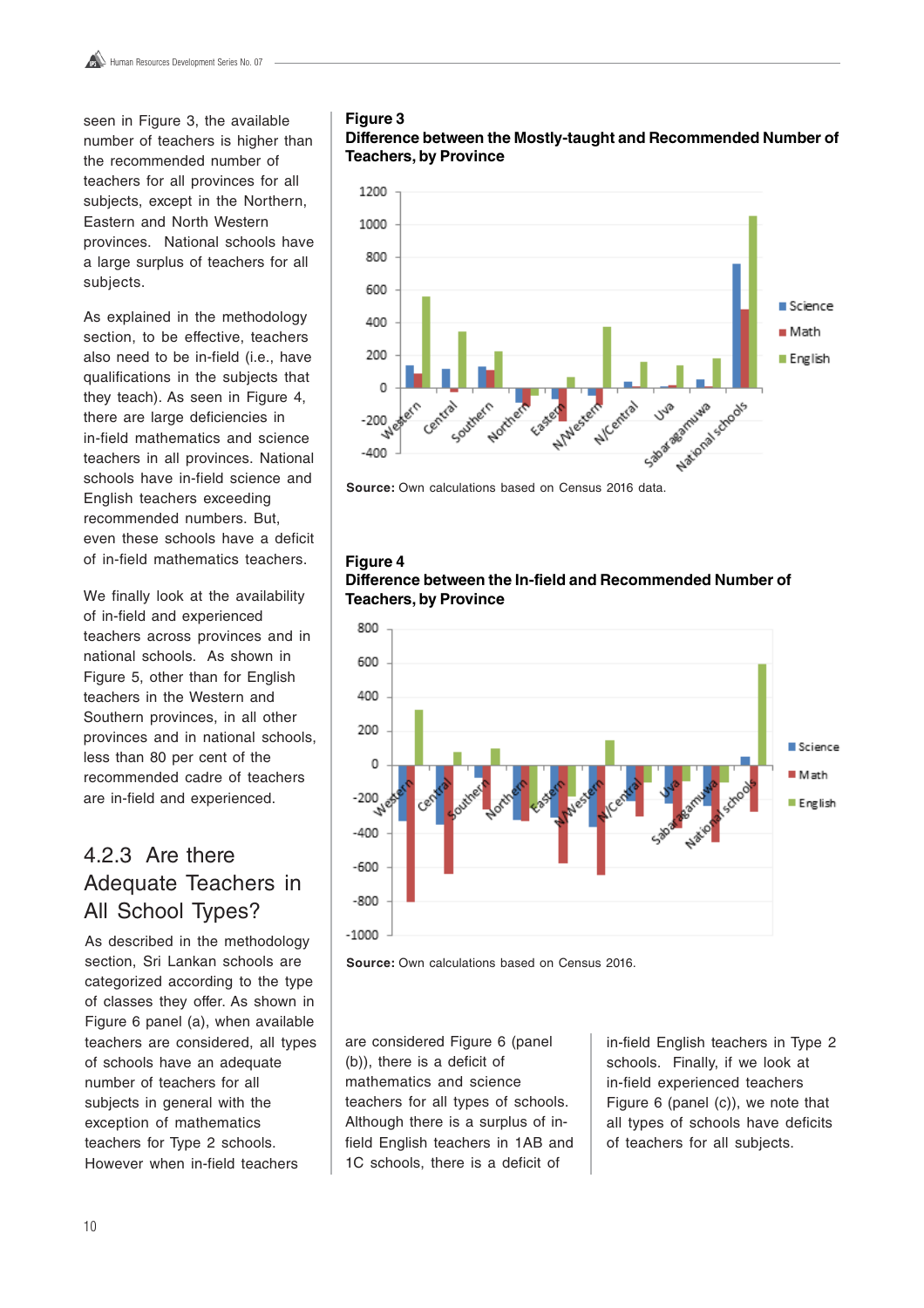



**Source:** Own calculations based on Census 2016.

#### **Figure 6 Difference between the In-field and Experienced and 80% of Recommended Number of Teachers, by School Type**





#### In-field and Experienced out of 80% Recommended



**Source:** Own calculations based on School Census 2016 data.

Tvne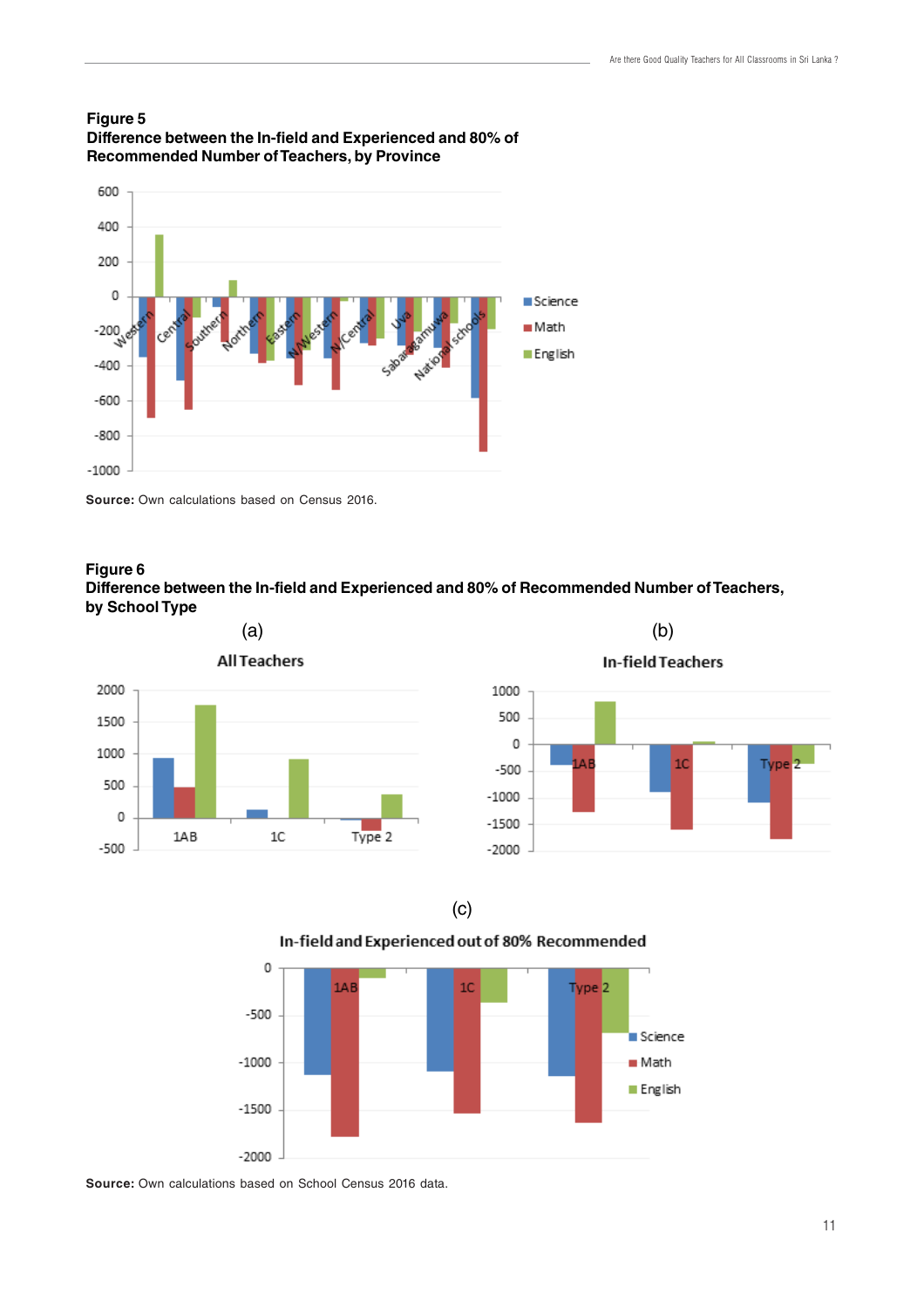## 4.2.4 Are there Adequate Teachers in Schools with Different Congeniality Levels?

Figure 7 shows the distribution of teachers for science, mathematics and English across different congeniality statuses. As can be seen in panel (a), the availability of all teachers is better in highly privileged and privileged schools compared to other schools, for all three subjects considered. Further, schools in every congeniality status, with the exception of highly underprivileged schools, have a surplus of total English teachers. However, when considering in-field teachers (panel (b)), schools from all five congeniality statuses have a deficit of teachers for science and mathematics. Only highlyprivileged and privileged schools have more in-field English teachers than the recommended number. Similarly, when we consider in-field experienced teachers, we see that that all schools have a deficit of science and mathematics teachers irrespective of their congeniality status. Schools also have a deficit of English in-field and experienced teachers in general, other than in highly privileged schools.

#### **Figure 7 Difference between the Available and Recommended Number of Teachers, by School Status**



**Source:** Own calculations based on School Census 2016 data.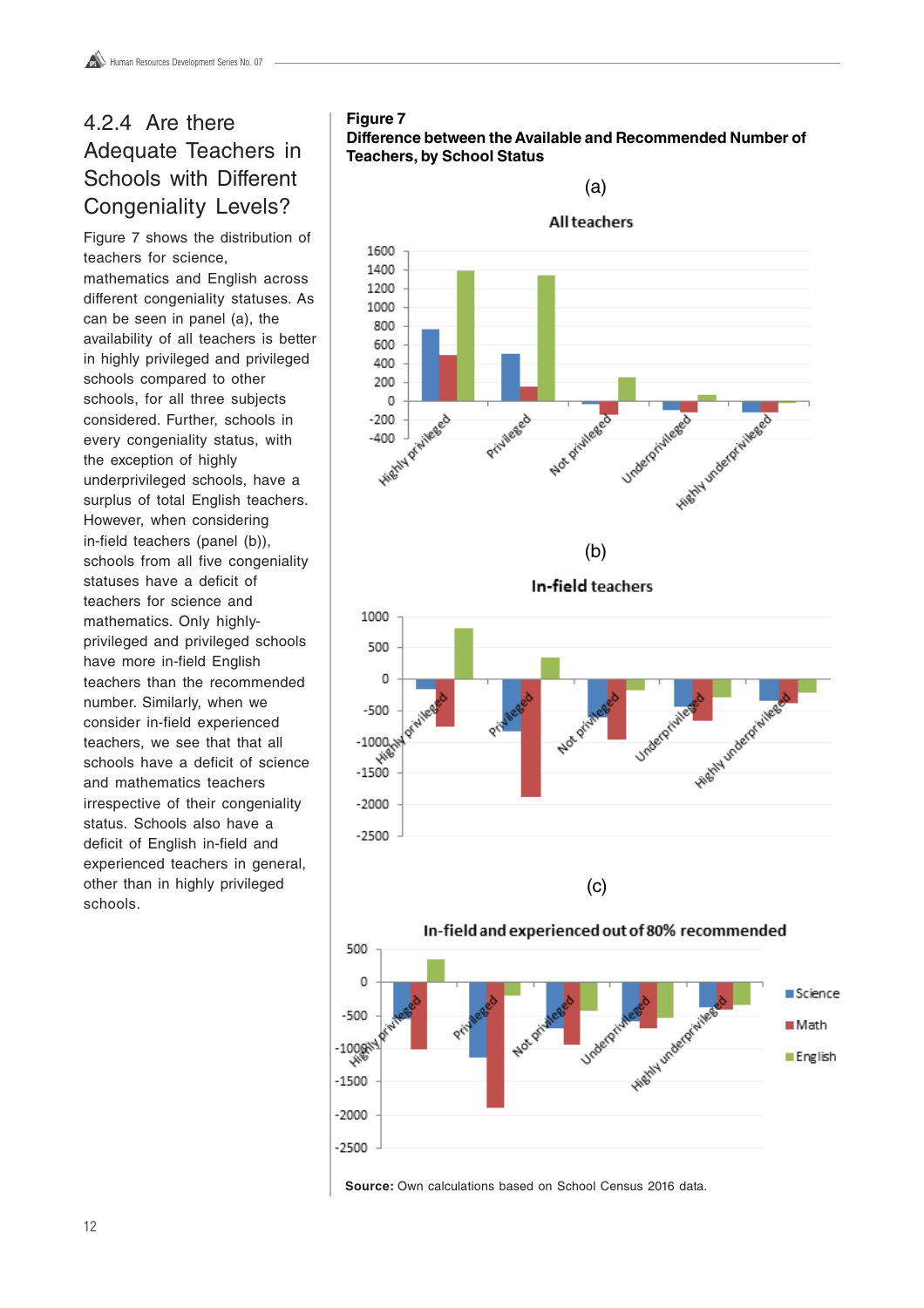## 4.3 Trends in Teacher **Recruitments**

### 4.3.1 General Trends in Teacher Recruitments

In Figure 8, we graph teachers by their experience to better understand the teacher recruitment process in the country. What is evident from the graph is that teacher recruitment is not carried out systematically. In some years large numbers of teachers are recruited to the system while in some years few teachers are recruited. Figure 8 also indicates that the average number of annual teacher recruits stand at around 8,000. This figure far exceeds the number of BEd graduates and NCE diploma holders produced annually.

Figure 9 shows the distribution of teachers by age. As seen here, most teachers enter the teacher service in their mid-twenties and retire after 55, with a few continuing to work after reaching age 60.

Figure 10 shows the distribution of teachers according to years of experience by their grade. Those with a few years of experience are the new recruits to the system. As depicted, a majority of those recruited to the teacher service are untrained graduates (with a 3-1(a) grade), this is followed by those with a NDT (with a  $3-1(b)$  grade).

Encouragingly only a very small number of teachers are recruited with just A-levels. But, the number of teachers recruited with a BEd is also very small. As seen, with experience, the number of teachers in Grade 2-II and Grade 2-I increases, while the number of teachers in different categories of Grade 3 decreases.



#### **Figure 8 Distribution of Teachers by Years of Experience**



**Source:** Own calculations based on School Census 2016 data.

#### **Figure 9 Distribution of Teachers by Age**



**Source:** Own calculations based on School Census 2016 data.

Encouragingly, this indicates that with experience, teachers move up the teacher service.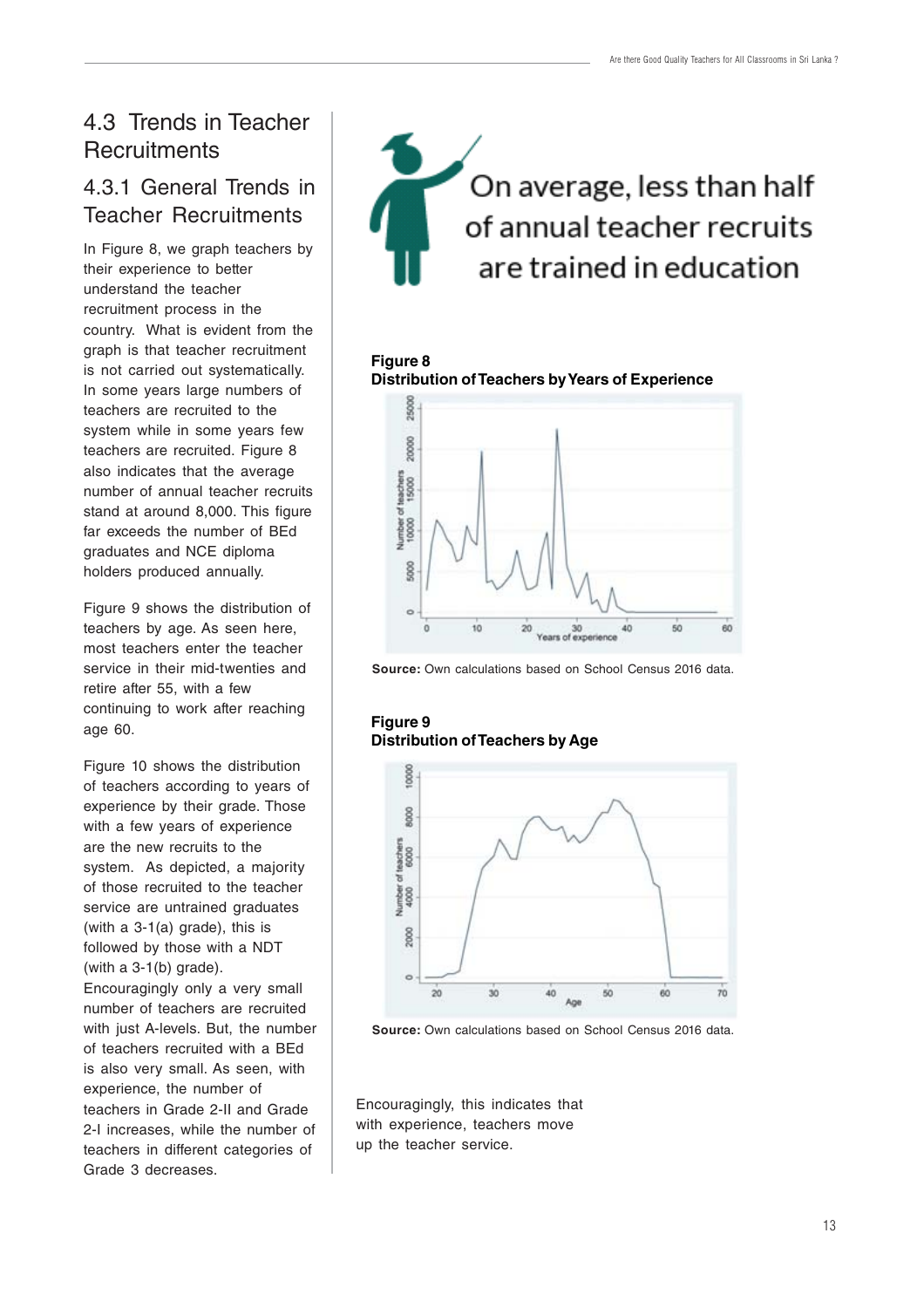#### **Figure 10 Distribution of Teachers by Experience and Grade**



**Source:** Own calculations based on School Census 2016 data.

## 4.3.2 What Proportion of Recruited Teachers is In-field?

Examining teachers with only a few years of experience provides information on whether teachers are matched to available

vacancies according to subject when recruited. If teachers are well matched at recruitment, the number of total novice teachers (teachers with only a couple of years of experience) teaching a subject should be close to the number of novice in-field teachers

Share of subject-qualified new teacher recruits, 2016



teaching that subject. As seen in Figure 11 only a fraction of the novice teachers are in-field teachers. In particular, only 45 per cent of novice science teacher recruits and 16 per cent of mathematics recruits are in-field, while none of the English novice

#### **Figure 11 Distribution of Teachers by Experience and Subject Knowledge**



**Source:** Own calculations based on School Census 2016 data.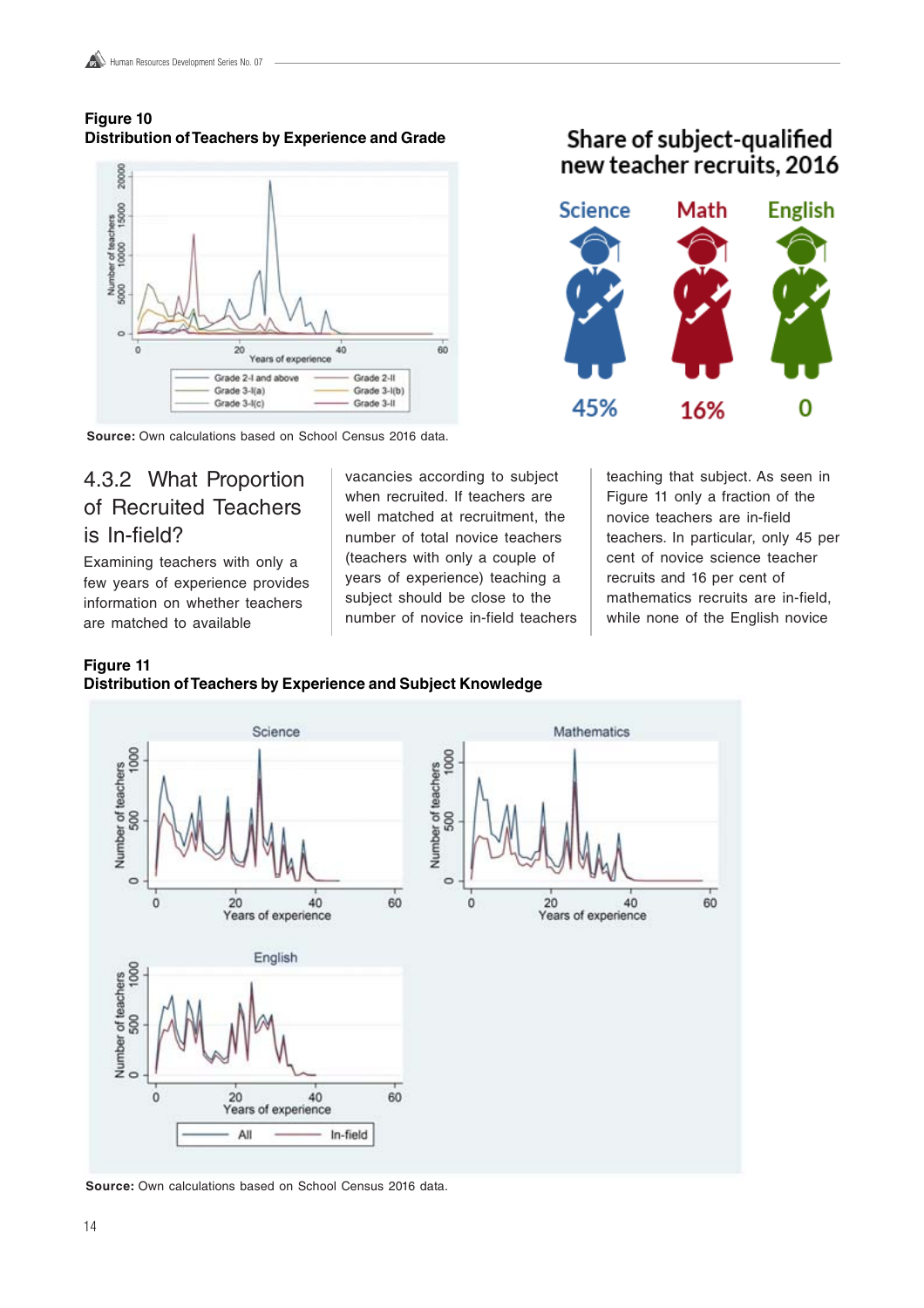









Cumulative share of students in each school, ranked by status

teachers are in-field at recruitment. The gap between all teachers and in-field teachers is especially high for mathematics and science teachers.

However, the gap between all teachers and in-field teachers decreases with experience for all three subjects considered. This is either because they receive the necessary training to become in-field teachers with experience, or because a larger proportion of in-field teachers were recruited in the past, compared to more recent recruitments.

## 4.4 Distribution of Public Expenditure on Teacher Salaries

This section presents the results of the distribution of teacher salaries across students attending schools with different congeniality statuses. As can be seen in Figure 12. teacher salaries are fairly equitably distributed across students. The only students who receive less than their share of public expenditure on teacher salaries are those attending highly underprivileged schools. Even these schools receive a fair share of expenditure on teacher salaries, with the exception of teacher salaries for in-field and experienced teachers. The distribution of expenditure of in-field and experienced English teachers is the most inequitable.

**Source:** Own calculations based on School Census 2016 data.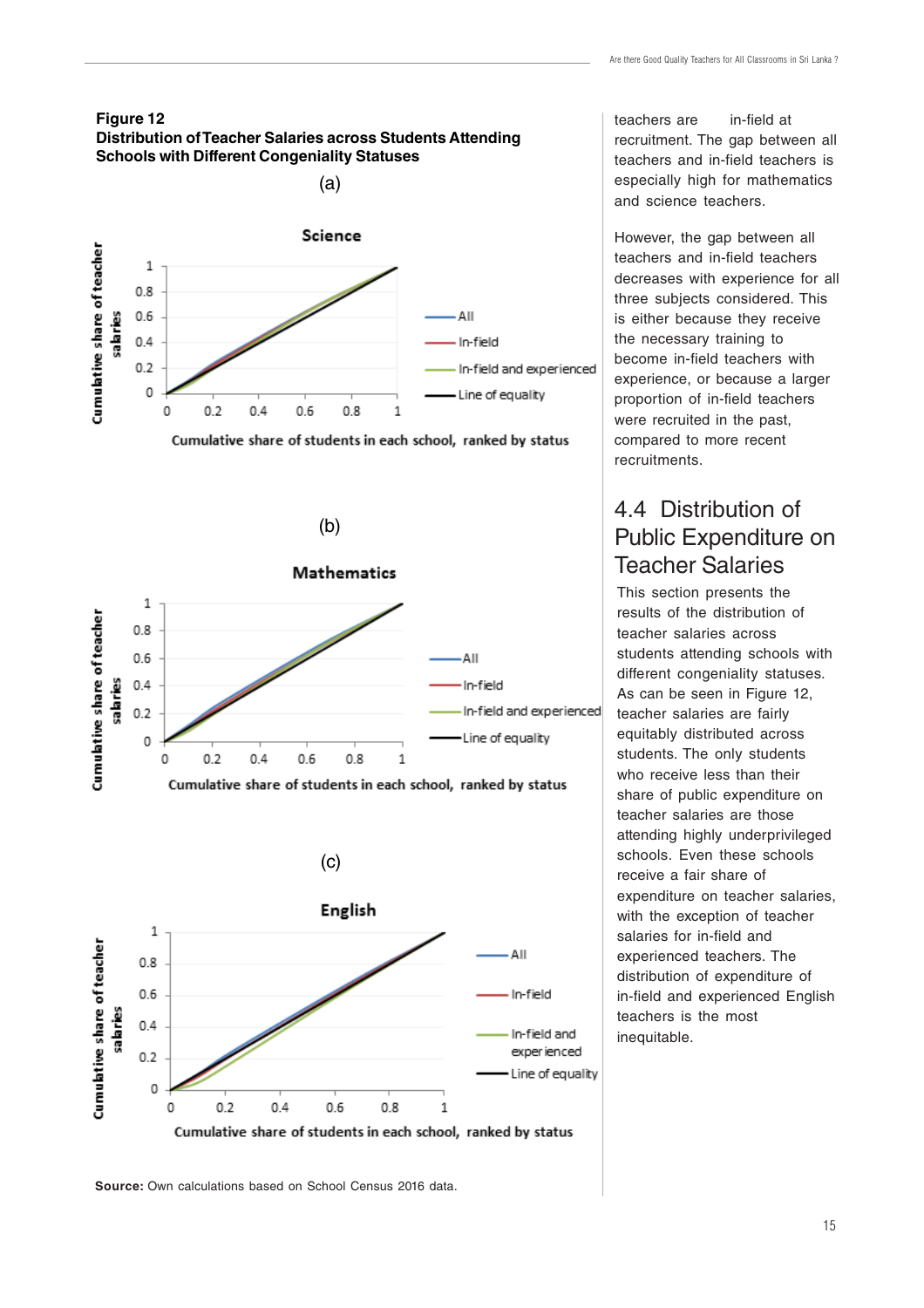# **5.** Conclusion and Policy Implications

## 5.1 Conclusions

The findings of the study show that at the national level the number of teachers who usually teach science, mathematics and English are more than the number recommended by the MOE. However, not all teachers who teach these subjects are specially trained to teach the subject. If we only consider in-field teachers we see that the available number of in-field teachers is below the recommended number of teachers for mathematics and science subjects. Especially, there is a deficit of experienced in-field teachers to fill at least 80 per cent of the recommended teacher cadre. This deficit is apparent for all subjects considered.

If there are issues in deploying teachers across provinces, there may be differences in the adequacy of teachers across provinces. Examination of the adequacy of teachers in different provinces and in national schools reveals that national schools have more than the recommended number of teachers for all subjects. Other than the Northern province, all other provinces have more than the recommended number of teachers to teach English. Other than Northern, Eastern and North Western provinces, all other provinces have more than an adequate number of teachers to teach science and mathematics. Teacher shortages in the Northern and Eastern provinces could be due to the large exodus of teachers in these areas during the period of conflict.

When we narrow the comparison of teacher availability to in-field

teachers, we see large deficiencies in teacher availability. There are inadequate infield mathematics teachers to fill the recommended number of mathematics teachers in all provinces and in national schools. Only national schools have more than the recommended number of in-field science teachers. All provinces have an inadequate number of in-field science teachers for provincial schools to meet the recommended number of science teachers. The adequacy of in-field English teachers is mixed. National schools and provincial schools in the Western, Central, Southern and North Western provinces have more than the recommended number of in-field teachers. There is a deficiency of in-field English teachers in all other provinces. If we narrow the comparison further to examine the availability of in-field experienced teachers, we notice that the number of available in-field experienced teachers are more than 80 per cent of the recommended number of teachers only for English teachers in the Western and Southern provinces. All other provinces and national schools do not have sufficient numbers of in-field experienced teachers to meet 80 per cent of the recommended number of teachers for mathematics, science and English.

Across school types, the availability of teachers is best in 1AB schools and for English teachers. But, all school types have a deficiency of in-field teachers, especially in-field teachers with experience. The

situation is worst for mathematics teachers, and best for English teachers.

Across schools with different congeniality levels, as expected, teacher availability is better in more privileged schools. But, all schools have a shortage of experienced in-field teachers for all subjects, with the exception of English teachers in highly privileged schools.

The results also show that teacher recruitments do not happen in a systematic way. As many as 20,000 teachers or more have been recruited in some years, while less than 5000 teachers have been recruited in other years. The results also show that most of the teacher recruits are graduates with no special pedagogical training. Limited numbers of graduates with education degrees are recruited to the teacher service. Encouragingly only a very small number of teachers with only A-levels are recruited. This indicates that most new recruits have either a degree or some pre-service teacher training. Further, our analysis indicates that the new recruits are not well matched to the requirements of vacancies. Only a small proportion of recruited science, mathematics and English teachers are in-field teachers. This indicates that teacher training is not catering to the requirements of the market.

Finally, the analysis of the equitability of public expenditure on teacher salaries across schools with different congeniality statuses indicates that public expenditure on teacher salaries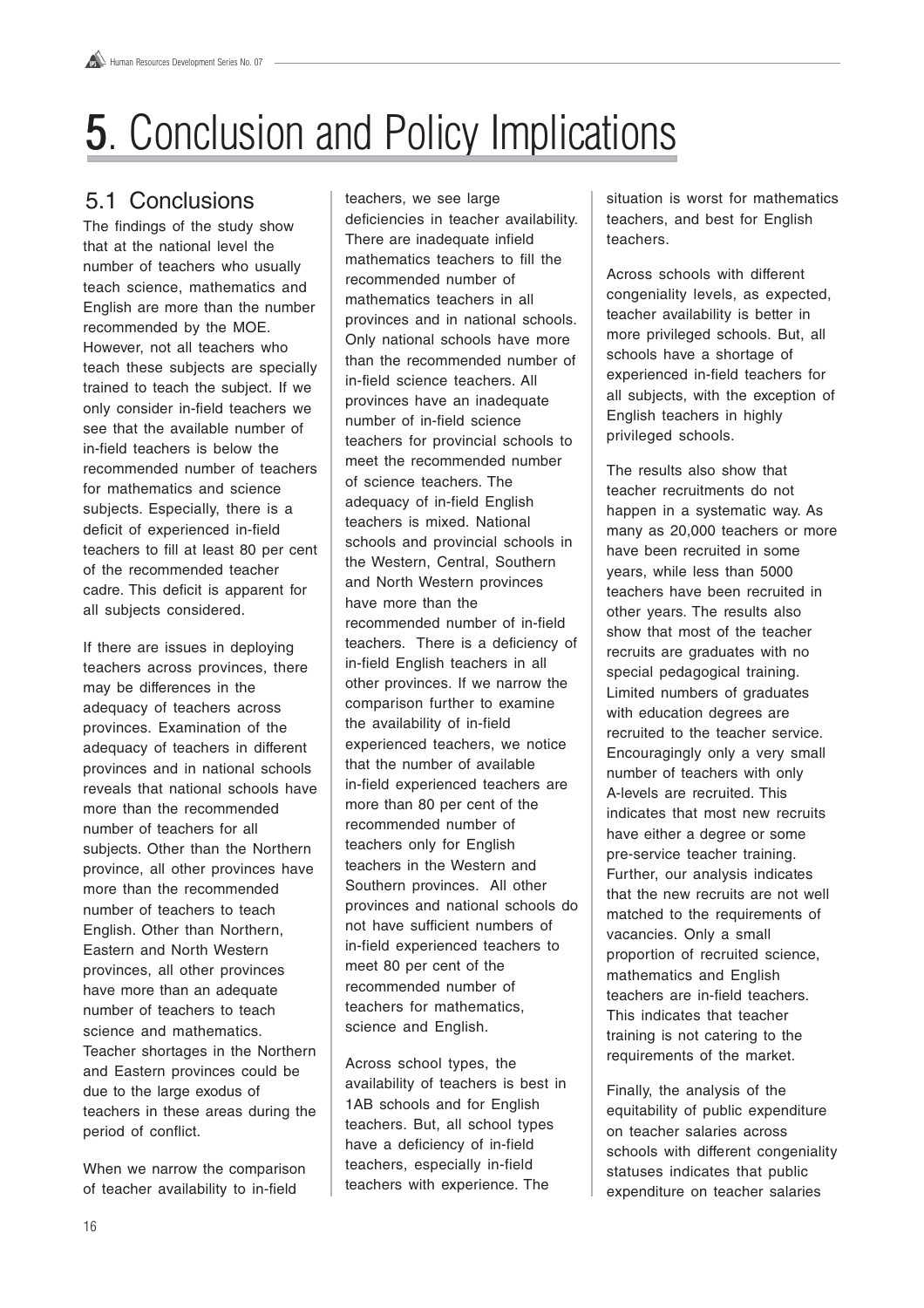are equitably distributed for the large part. However, most disadvantaged schools do not receive their fair share of public expenditure on in-field and experienced teacher salaries. This occurs because with experience, teachers move out of difficult schools. The distribution of public expenditure on teacher salaries is most inequitable for in-field experienced teachers in English.

Overall, the analysis of this study shows that although the country does not have a shortage of teachers to teach mathematics, science and English at the national level, most of the teachers who teach these subjects are not in-field and experienced. This could partly be due to not recruiting teachers to match the available vacancies for different subjects. Expanding teacher training, especially for science and mathematics teachers, and recruiting teachers to match available vacancies can improve the availability of qualified and experienced teachers in schools.

## 5.2 Policy Implications

Sri Lanka is aspiring to become a knowledge based economy. A high share of tertiary educated individuals is needed to spur economic growth through knowledge. Although Sri Lanka is reputed for having a highly educated population, the share of tertiary educated people in the country is very low. Only those with a good foundation in general education will move on to tertiary level education. At present close to half the children who sit for O-levels fail the exam (Abayasekara and Arunatilake, 2017). Although the country has introduced education reforms

from time to time to modernize and improve teaching and learning, progress has been slow. This is partly due to the availability of good quality teachers (Ibid).

**There is an urgent need to upgrade and improve the pre-service teacher training programs in the country to meet the demand for qualified teachers both in terms of pedagogical knowledge as well as subject knowledge**. The findings of the study show that the country has a large deficit of experienced and in-field cadre of teachers to teach mathematics, science and English. The teacher training and teacher recruitment practices in the country are inadequate to meet the need for qualified teachers. As a result, a high share of novice teachers recruited to teach different subjects is not qualified to teach those subjects. Although, once recruited teachers are provided with in-service training to upgrade their skills, this process takes time to produce quality teachers. In the meantime, children are without access to a good quality teacher.

**The existing facilities to provide pre-service teacher training needs to be improved, expanded and made more relevant**. At present, pre-service teacher education is conducted by the universities, colleges of education and different teacher training centers. Improving and expanding the pre-service training of teachers and giving priority for recruiting teachers with proper pre-service training can help to improve the availability of qualified teachers. Such training programmes should especially cater to the demand for teachers in different subject areas.

**Teachers should be certified to teach different subjects and the subject knowledge of teachers should be taken into consideration when filling vacancies**. At present the teacher recruitment does not consider subject knowledge. As is the practice in other countries, all teachers should be certified to teach different subjects. Only under very special conditions should teachers be allowed to teach subjects that they are not certified to teach.

**Deployment of teachers must be improved**. The findings of the study also point to an inequitable deployment of teachers across different categories of schools. The findings show that more affluent schools attended by wealthier children have better teachers. Gaps in teacher quality across school status are particularly pronounced for English teachers, and lack of English language skills is a key factor undermining the employability of Sri Lankan graduates. Incentives must be thus given for teachers to serve in less advantaged schools. As indicated earlier, more than 90 per cent of the annual recurrent expenditure is spent on teacher salaries by some provinces. This expenditure is not optimized when teachers are not properly allocated across schools. The schools with a surplus of teachers are diverting public spending away from schools with teacher shortages. Improving the deployment of teachers can improve the equity of public spending on teacher salaries across schools. One means of achieving this is by assigning teachers to schools to fill established cadre positions. This would help to minimize teacher surpluses and deficits.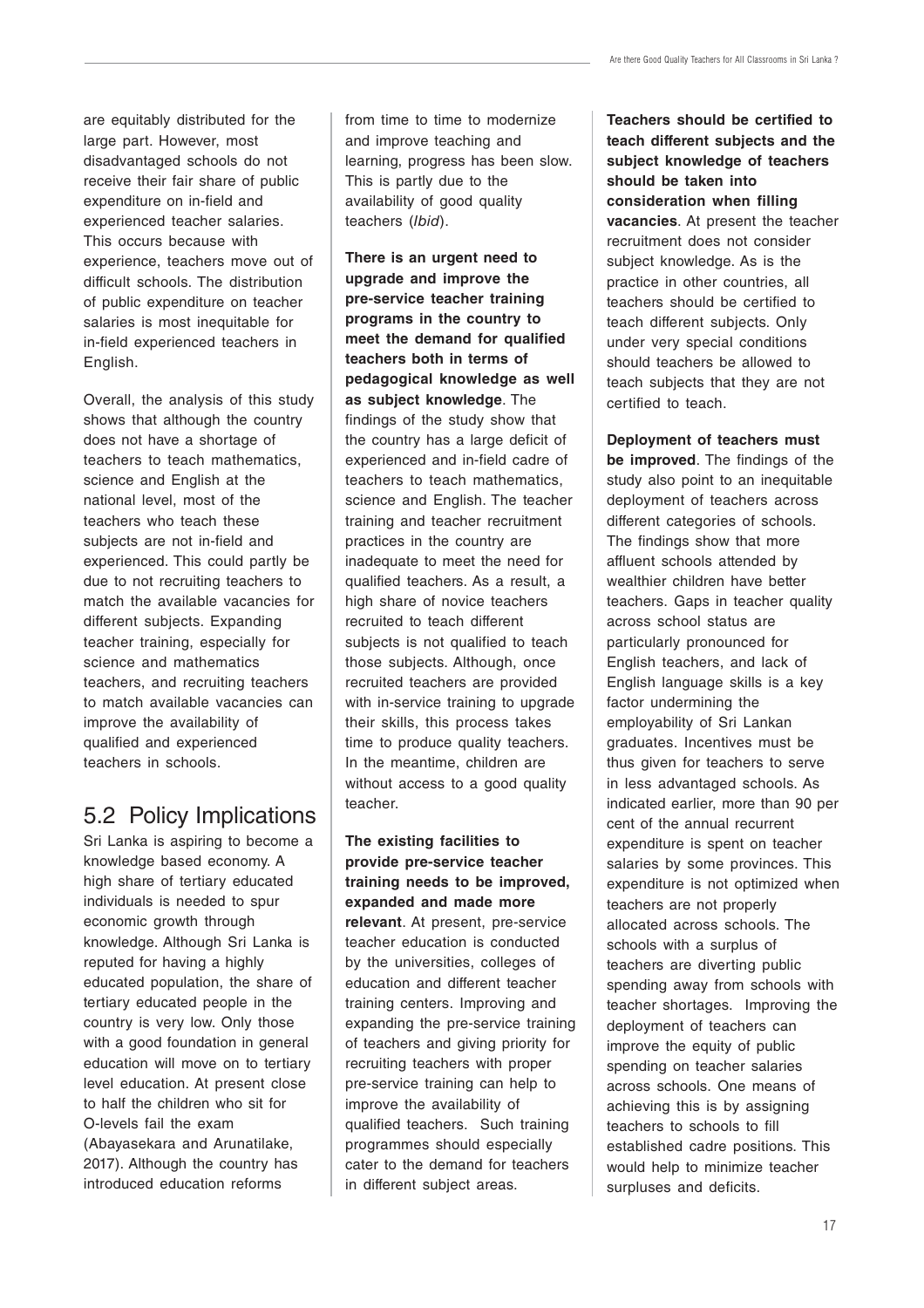## Bibliography

- **Abayasekara, A., and N. Arunatilake (2017)**, Better Schools for Better O-Level Results in Sri Lanka, Institute of Policy Studies of Sri Lanka, Colombo.
- **Akiba, M., G. K. LeTendre, and J. P. Scribner (2007)**, Teacher Quality, Opportunity Gap, and National Achievement in 46 Countries, Educational Researcher, 369-387.
- **Arunatilake, N., and P. Jayawardena (2013)**, School Funding Formulas in Sri Lanka, UNESCO, Paris.
- **Darling-Hammond, L. (2000)**, New Standards and Old Inequalities: School Reform and the Education of African American Students, Journal of Negro Education, 263-287.
- **Darling-Hammond, L., and G. Sykes (2003, September 17)**, Wanted: A National Teacher Supply Policy for Education:The Right Way to Meet The "Highly Qualified Teacher" Challenge, Retrieved from Education POlicy Analysis Archives, http://epaa.asu.edu/epaa/v11n33/
- **Department of Education, Faculty of Arts, University of Peradeniya (2007)**, The Study on School based Teacher Development Programmes, Department of Education, University of Peradeniya.
- **Dundar, H., B. Millot, Y. Savchenko, H. Aturupane, and T. A. Piyasiri (2014)**, Building the Skills for Economic Growth and Competitiveness in Sri Lanka, World Bank, Washigton DC.
- **Hettige, S. T., M. Mayer, and M. Salih (2014)**, School to Work Transition of Youth in Sri Lanka, Improving Capacities for Poverty & Social Policy Research Programme of University of Colombo.
- **Ingersoll, R. (January 2002)**, Out-of-Field Teaching, Educational Inequality, and the Organization of Schools: An Exploratory Analysis, Retrieved from CPRE Research Reports, http://repository.upenn.edu/ cpre\_researchreports/22
- **Ingersoll, R. M. (2002)**, The Teacher Shortage: A Case of Wrong Diagnosis and Wrong Prescription, NASSP Bulletin, 86(631), 16-31.
- **Ingersoll, R. M. (2004)**, Why Do High-Poverty Schools Have Difficulty Staffing Their Classrooms with Philadelphia, Center for American Progress and the Institute for America's Future.
- **Ingersoll, R., and H. May (September 2011)**, Recruitment, Retention and the Minority Teacher Shortage, Retrieved from Consortium for Policy Research in Education, http://repository.upenn.edu/gse\_pubs/226
- **Ministry of Education (October 23 2014)**, Service Minute of Sri Lanka Teacher Service, The Gazette of the Democratic Socialist Republic of Sri Lanka, Ministry of Edcuation, Sri Lanka.
- **Ministry of Education (January 18 2005)**, Teacher Service Circular 2005/1, Categorization of Schools According to Congeniality for Allocation of Teachers, Ministry of Education, Sri Lanka.
- **Ministry of Education (2016)**, Determining the Staff Numbers in a School, Ministry of Education, Sri Lanka.
- **Ministry of Education (2016)**, School Census Preliminary Report 2016, Ministry of Education, Sri Lanka.
- **Peske, H. G., and K. Haycock (2006)**, Teacher Inequality How Poor and Minority Students Are Shortchanged on Teacher Quality, The Education Trust, Washington D.C.
- **Sethunga, P., S. Wijesundera, T. Kalamany, and S. Karunanayake (2014)**, Study on the Professional Development of Teachers and Teacher Educators In Sri Lanka, National Education Commission, Sri Lanka.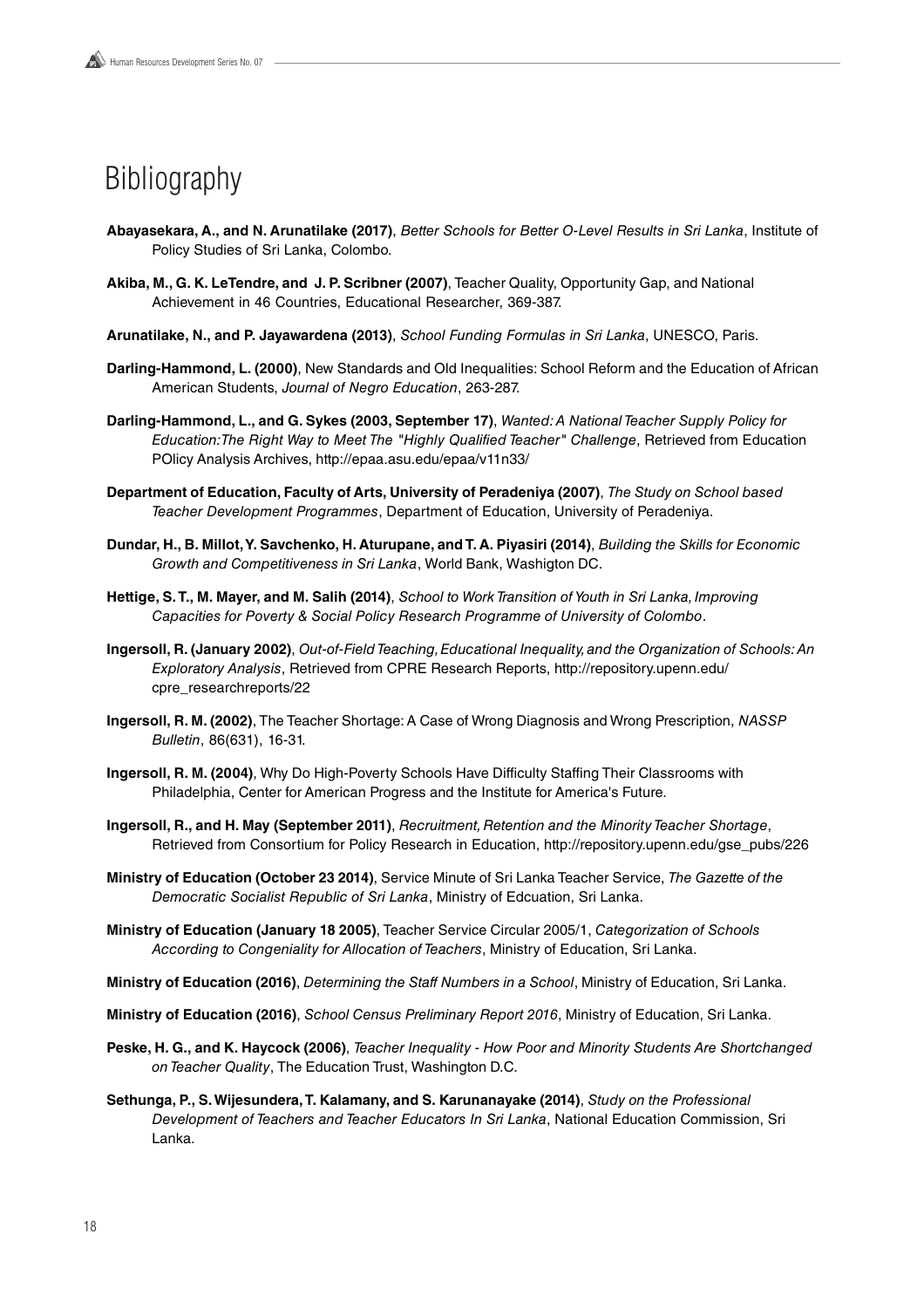#### **IPS Publications**

- Designing Retirement Income Security Arrangements: Theory, Issues and Application to Sri Lanka (February 2000)
- South Asia Economic Journal (March 2000)
- Policy Impact Analysis in Contemporary Sri Lanka (March 2000)
- Review of Literature Linking Macroeconomic Policies to Household Welfare in Sri Lanka (March 2000)
- Annotated Bibliography of Macroeconomic and Adjustment Policies in Sri Lanka (May 2000)
- Review of Poverty Related Data and Data Sources in Sri Lanka (May 2000-2001)
- A literature Survey of Macro Econometric and CGE Models in Sri Lanka (June 2000)
- Sri Lanka: State of the Economy 2000 (October 2000)
- Effectiveness of Welfare Programmes in Improving Estate Performance in Sri Lanka (December 2000)
- The Problems of Measuring Cost of Living in Sri Lanka (June 2000)
- An Economic and Environmental Analysis of Shrimp Farming Industry in Sri Lanka (September 2001)
- Sri Lanka: State of the Economy 2001 (October 2001)
- Regional Economic Cooperation in South Asia: A Sri Lanka Perspective (November 2001)
- The Implications of the Changing Role of Governance in Sri Lanka (December 2001)
- Policies and their Implications for the Domestic Agricultural Sector of Sri Lanka: 1995 2000 (August 2002)
- Sri Lanka Electricity Industry: Long Term Thermal Generation Fuel Options (September 2002)
- Irrigation and Agriculture in Sri Lanka (October 2002)
- Forward Contracts: A Market Based Alternative to Government Intervention in Agriculture Marketing in Sri Lanka (January 2003)
- The Delivery of General Education in Sri Lanka An Alternate Approach (March 2003)
- Assessment of the Pension and Social Security Benefit Scheme for the Self-Employed Persons in Sri Lanka (August 2003)
- Assessment of the Farmers' and Fishermen's Pension and Social Security Benefit Scheme in Sri Lanka (August 2003)
- Assessment of the Employees' Provident Fund in Sri Lanka (August 2003)
- Cross Border Competition: Implications for Sri Lanka (December 2003)
- Ready Made Garment Industry in Sri Lanka: Facing the Global Challenge (June 2004)
- Liberalization of International Air Transport in Sri Lanka: Policy Options. (July 2004)
- Economic Policy in Sri Lanka: Issues & Debates A Festschrift in Honour of Gamani Corea (September 2004)
- Sri Lanka: State of the Economy: 2004 (October 2004)
- Governance Issues in Poverty Reduction in Sri Lanka (October 2004)
- Identification of the Poor in Sri Lanka: Development of Composite Indicator and Regional Poverty Lines (December 2004)
- Phoenix from the Ashes? Economic Policy Challenges and Opportunities for Post-Tsunami Sri Lanka (April 2005)
- Sri Lanka's National Accounts (May 2005)
- Input Output Tables for Sri Lanka 2000 (June 2005)
- Labour Standards and International Trade: The Case of EU GSP Concessions to Sri Lanka (July 2005)
- Regulatory Impact Assessment: A Tool for Better Regulatory Governance in Sri Lanka? (August 2005)
- Impact of Trade Liberalisation on Poverty and Household Welfare in Sri Lanka (September 2005)
- South Asia After the Quota System: Impact of the Mfa Phase-Out (October 2005)
- Decentralization and Provincial Finance in Sri Lanka: 2004 An Update (November 2005)
- Sri Lanka National Health Accounts 2000-2002 (December 2005)
- Microfinance in Sri Lanka : A Household Level Analysis of Outreach and Impact on Poverty (December 2005)
- A Framework for Social Accounting Matrices (SAMS) of Sri Lanka (January 2006)
- Devolution Revisited: Towards A More Effective Devolutionary Polity (February 2006)
- Livelihoods in Post-Tsunami Sri Lanka: "Building Back Better"? (April 2006)
- Rural Land Sector in Sri Lanka: Major Characteristics, Determinants and Implications for Land Policy (May 2006)
- Utilization of Preferential Trade Arrangements: Sri Lanka's Experience with the EU and US GSP Schemes (January 2007)
- Beyond Twenty Million: Projecting the Population of Sri Lanka 2001-2081 (March 2007)
- Disaster Management Policy and Practice in Sri Lanka: Sharing Lessons among Government, Civil Society and Private Sector (April 2007)
- Population Ageing, Policy Responses and Options to External Retirement Coverage Case Study of Sri Lanka (May 2007)
- Sri Lanka: State of the Economy 2007 (September 2007)
- South Asia in the WTO (November 2007)
- Mahinda Chinthana: A Commentary on Policy Options (October 2007)
- Sri Lanka Nationa Health Accounts 2003-2004 (July 2008)
- Trade, Innovation and Growth: The Case of Sri Lankan Textile and Clothing Industry (July 2008)
- Sri Lanka: State of the Economy 2008 (September 2008)
- Educational Opportunities for the Poor in Sri Lanka: Assessing Spatial Disparities (November 2008)
- Gaining Competitive Advantage through the Protection of Geographical Indications: An Analysis of the Tea, Sapphire and Cinnamon Industries of Sri Lanka (May 2009)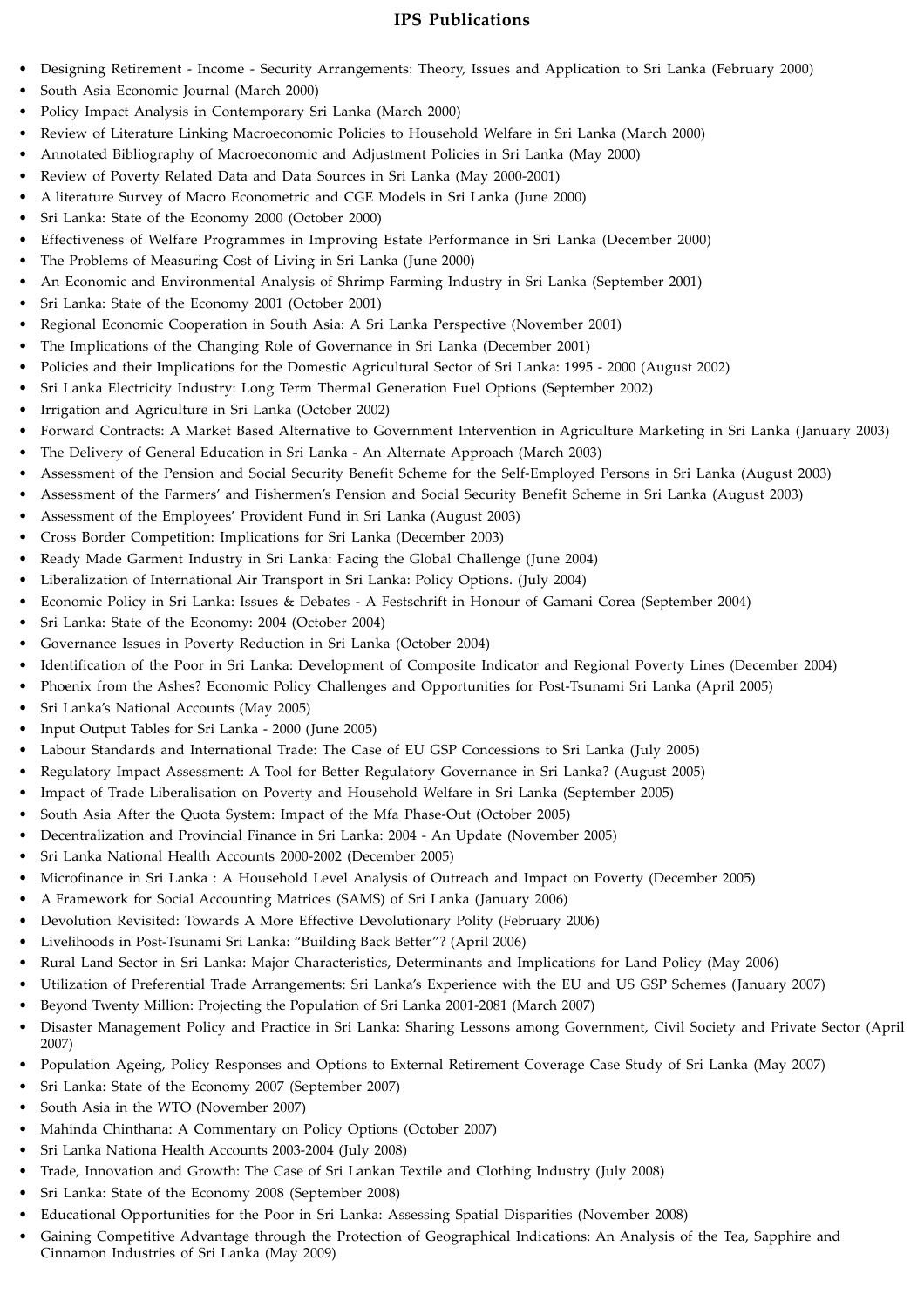- Impact of Information Technology (IT) in Trade Facilitation on Small and Medium Enterprises (SMEs) in Sri Lanka (July 2009)
- Sri Lanka: State of the Economy 2009 (September 2009)
- International Migration Outlook Sri Lanka, 2008 (October 2009)
- Ecotourism for Sustainable Forest Management in Sri Lanka (November 2009)
- Mainstreaming Climate Change for Sustainable Development in Sri Lanka: Towards A National Agenda for Action (December 2009)
- Targeting and Distribution of Post-Disaster Aid-A Case of the Fishery Sector in Post-Tsunami Sri Lanka (April 2010)
- Sri Lanka: State of the Economy 2010 (October 2010)
- Conservation vs. Conversion: Examining the Case of the Diyawanna Oya Wet Land Area in Sri Lanka (December 2010)
- Microinsurance in Sri Lanka: Combating Multiple and Overlapping Vulnerabilities (October 2011)
- Sri Lanka: State of the Economy 2011 (October 2011)
- Impact of Migration and Remittances on Investment in Agriculture and Food Security in Sri Lanka (February 2012)
- Sri Lanka Nationa Health Accounts 2005–2009 (September 2012)
- Fostering Innovation to Fast-forward Growth in Sri Lanka (December 2012)
- Sri Lanka: State of The Economy 2012 (October 2012)
- Migration Profile-Sri Lanka (2013)
- Climate Change Issues in Sri Lanka (2013)
- Hand Book on the India- Sri Lanka Free Trade Agreement (2013)
- Incentivizing Foreign Investment in Sri Lanka and the Role of Tax Incentives (2013)
- Private Hospital Health Care Delivery in Sri Lanka : *Some Issues on Equity, Fairness and Regulation* (2013)
- Sri Lanka: State of The Economy 2013 (2013)
- State of the Sri Lankan Alcohol Industry and Analysis of Governing Policies (2013)
- Female Entrepreneurship and the Role of Business Development Services in Promoting Small and Medium Women Entrepreneurs in Sri Lanka (2014)
- Labour Migration in Sri Lanka: Select Annotated Bibliography (2004-2014) (2014)
- Sri Lanka: State of The Economy 2014 (October 2014)
- Female Employment for Inclusive Growth:Trends,Issues and Concerns of Female Labour Force Participation in Sri Lanka (2014)
- Sri Lankan Female Domestic Workers in the Middle East: Does Recruitment Through an Agent Minimize Vulnerability? (2014)
- Sri Lanka National Health Accounts 2010 2011 (2014)
- Can People in Sri Lanka's Estate Sector Break Away from Poor Nutrition: What Cases Malnutrition, and How it Can be Tackled (2014)
- Health Statistics 2013 (2014)
- Towards a Stronger, Dynamic and Inclusive South Asia (2014)
- Returning Home: Experiences & Challenges (2014)
- Repositioning in the Global Apparel Value Chain in the Post-MFA Era: Strategic Issues and Evidence from Sri Lanka (2014)
- Banking on SME Growth: Concepts, Challenges and Policy Options to Improve Access to Finance in Sri Lanka (2014)
- An Assessment of the Implementation of Guidelines in School Canteens: A Case Study from the Western Province of Sri Lanka (2015)
- Health and Socio-economic Determinants of Malnutrition in the Plantation Sector of Sri Lanka: A Review (2015)
- Transforming Health Care Delivery in Sri Lanka (2015)
- Sri Lanka: State of The Economy 2015 (October 2015)
- Climate Change Issues in Sri Lanka-Volume 2 (2016)
- Facilitating Trade between India and Sri Lanka (2016)
- Health Statistics 2014 (2016)
- Re-Defining Urban Areas in Sri Lanka (2016)
- Challenges For Free Health Care in a Neo-Liberal Economic Environment Sri Lanka Experience (2016)
- Intellectual Property Rights in Protecting New Plant Varieties and Farmers' Traditional Knowledge: The Case of Rice in Sri Lanka (2016)
- Taxation in Sri Lanka: Current Trends and Perspectives (2016)
- Sri Lanka: State of The Economy 2016 (October 2016)
- Trade and Transportation Audit: Sri Lanka (2016)
- Public or Private: Determinants of Choice of Health Providers in Sri Lanka (2016)
- Historical Review of Disease Burden in Sri Lanka (2016)
- Manufacturing Exports from Sri Lanka: Opportunities, Achievements and Policy Options (2017)
- Why People Choose to Participate in the Non-Standard Forms of Employment in Sri Lanka (2017)